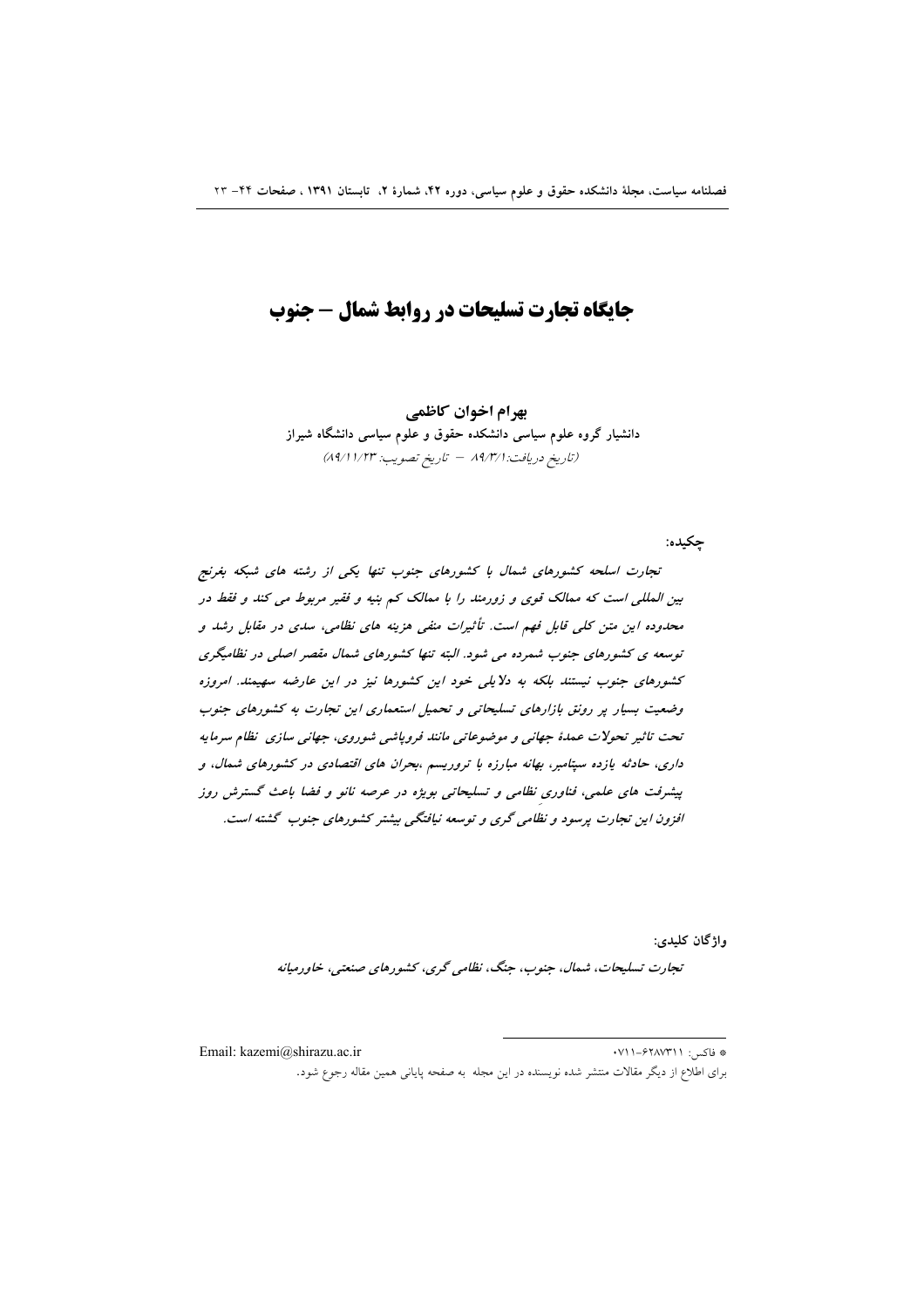مقدمه

به جرأت می توان گفت یکی از شاخه هــای مهــم چگــونگی روابــط شــمال و جنــوب در موضوع تسهیلات و تجارت آن نهفته است. در طول چند دهه ی گذشته کـشورهای در حـال توسعه هر روز منافع بیشتر را صرف تهیه سلاح از خارج کرده اند و تقریباً همه جنگ های این مقطع در فقیرترین بخش های جهان روی داده و تقریباً تمام سلاح هایی که در این منازعــه بــه کار رفته از کشورهای صنعتی نیمکره شمالی به دست آمده است (تجارت اسلحه،۱۳۵۸: ۱۶).

تجارت تسلیحات همواره ابزاری سودمند و سیاست سـاز بـرای کـشورهای غنـی بـوده و بوسیله آن رقابت بین این کشور در تمام جهان بسط یافته است که نتیجه آن ایجـاد منازعـات و جنگ های محلی و منطقه ای است به علت هزینه های بالای تهیه و توزیع سلاح های پیچیده، تولید این گونه سلاح ها بیشتر در کشورهای غنی شمال تمرکز یافته است؛ گرچه در سال های اخیر برخی کشورهای جنوب نیز به این دادو ستد پرمنفعت پیوسـته انـد. کنکـاش در موضـوع تسهیلات در روابط شمال و جنوب با دشواری های عمده روبرو است، از جمله :

۱- در طول جنگ سرد دو ابرقدرت، کشورهای جنـوب را صـحنه ی رقابـت خـود کـرده بودند که عملاً با صدور جنگ افزار و سـازوکارهای دیگـر ایـن رقابـت صـورت مـی گرفـت. پیچیدگی روابط دو ابرقدرت در نظام مزبور ادوار و تحولات خاص آن و تأثیر این منازعات بر پیچیدگی نظامیگری و واردات تسلیحات جهان سوم و کشورهای جنوب می افزاید.

۲- تعدد و تفاوتهای بسیار در کشورهای شمال و در کشورهای جنوب ترسیم خطـوط روابط شمال و جنوب را در عرصه تسلیحات مشکل می کند. ملاحظه می شود که در دو سوی وجه تمایز شمال و جنوب، یعنی صنعتی و غیر صنعتی بودن تعداد بـی شـماری از کـشورهای مختلف قرار می گیرند.

٣- تحولات عظيم دو دههٔ اخير در عرصهٔ بين المللي و فروياشي نظـام دو قطبـي و اتحـاد شوروی بر پیچیدگی این تحقیق می افزاید.

٤– هر پژوهشي احتياج به اَمار دقيق داردكه در مورد تجارت تـسليحات چنـين اطلاعــاتـي وجود ندارد زيرا:

اولاً، ارقام و آمار منتشره در این عرصه اندک و محرمانه است؛ ضمن آنکه کالاهای نظامی معمولاً از تمامی قوانین عرضه و تقاضا و نظام های قیمت گذاری استثناء هستند. به باور برخی محققین، در این معاملات قیمت ها اغلب بطور محرمانه مورد توافق قرار می گیرنــد و غالبــاً از ميزان واقعي بالاترند (أيرملو،١٣٦٦: ٥٧).

ثانیاً، برِآوردها و آمارهای رسمی و دولتی در باره فروش یا اعطای اسلحه به صورت کمک بلاعوض يا اصولاً وجود ندارد و يا اگر هم موجود باشد كامل نيست.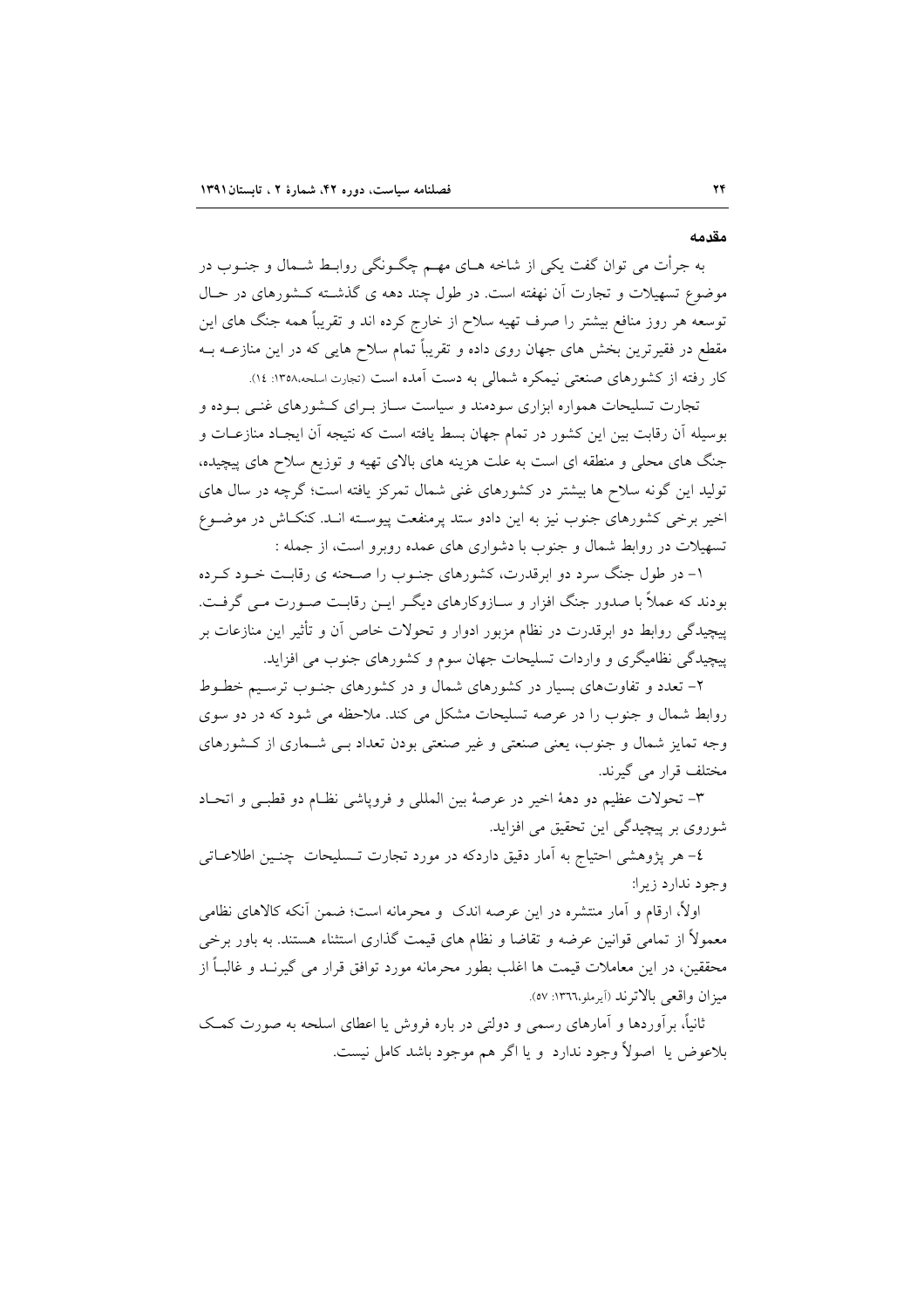ثالثاً، بسیاری از کمک های نظامی و تسلیحاتی در قالب معاملات بازرگانی ویا پوشش های دیگر اساساً شکل و صورت دیگری یافته است و به همین دلیل پژوهش در باره این دادو سـتد محرمانه و مرگبار بسیار است (سمسون، ۱۳٦۲: ۲٤،۵).

٥- فقدان سازو كارها و سامانه هاى كارآمد در عرصه ملـى و بـين المللـى كـه بتواننــد بـر صادرات تسليحات نظارت كرده و آن را كنترل كند. بدين ترتيب، افـزون بـر محرمانــه بــودن ماهیت هزینه های نظامی تجارت تسلیحات، فقدان نظام ها و مقررات کارآمـد و کنتـرل کننـده این داد و ستد و یا فروش کارخانهها و اطلاعات فنی نظامی، دستیابی به هرگونه آمـار جـامع و دقیق را در این باره مشکل ساخته است. با وجود این ، مؤسساتی مانند مؤسسه ی بین المللـی تحقيقـات صـلح در اسـتكهلم/سـيبرى/ institute ) Stockholm International peace research (SIPRY) از ۱۹۷۱ در این باره به تحقیق پرداخته که نتایج آن بـه صـورت سـالنامه منتـشر مـی شود. چنین تحقیقاتی برای جمهوری اسلامی اهمیت مضاعف دارد زیرا ایران در طول دهـهٔ ۷۰ جز بزرگ ترین خریداران تسلیحات در جهان بوده و بقول سمسون در آن مقطع «ایران رؤیـای هر نماینده فروش بود» (سمسون،۱۳٦۲: ۱۳). به علاوه این کشور در منطقه ای واقع شده که معمولاً بیشترین میزان خریدهای تسلیحاتی را در بین سایر نواحی عالم داشته است.

نوشتار حاضر با طرح پرسش از جایگاه تجارت تسلیحات در روابط شمال، جنوب،مـدعی است تجارت تسلیحات همواره ابزاری سودمند و سیاست سـاز واسـتعماری بـرای کـشورهای متمول شمال بوده و تأثیرات منفی هزینه های نظامی به عنوان سدی در مقابل رشد و توســعهی کشورهای جنوب عمل کرده است و امروزه وضعیت بـسیار پـر رونــق بازارهــای تــسلیحاتی و تحميل اين تجارت به كشورهاي جنوب تحت تاثير تحولات عمـدۀ جهـاني، و پيــشرفتهـاي علمی، فناوری نظامی و تسلیحاتی بویژه در عرصه نانو و فضا نه تنها فروکش نکرده بلکه باعث گسترش روز افزون این تجارت پرسود و نظـامی گـری و توسـعه نیـافتگی بیـشتر کـشورهای جنوب گشته است.

## ۱–هزینه های نظامی و توسعه

یکی از موارد قابل تأمل در بررسی وضعیت تسلیحات در روابط شمال و جنــوب، تــأثیرات منفی هزینه های نظامی به عنوان سدی در مقابل رشد و توسعه ی کشورهای جنـوب اسـت. امروزه جنگ و منازعات در داخل و بین کشورهای جهان سـوم و نیـز بـین آنهـا و کــشورهای غربي، حتى با وجود پايان جنگ سرد، همچنان فضاي حاكم بر اين كشورها و روابط بـين آنهــا را تحت تأثیر قرار داده و توأم با ترس و تهدید، خشونت و ناامنی و بی¢باتی کرده اسـت. ایــن جنگ ها و منازعات از مهمترین علل رنج و محنت انـسانهـا، همـراه بـا هزینـههـای عظـیم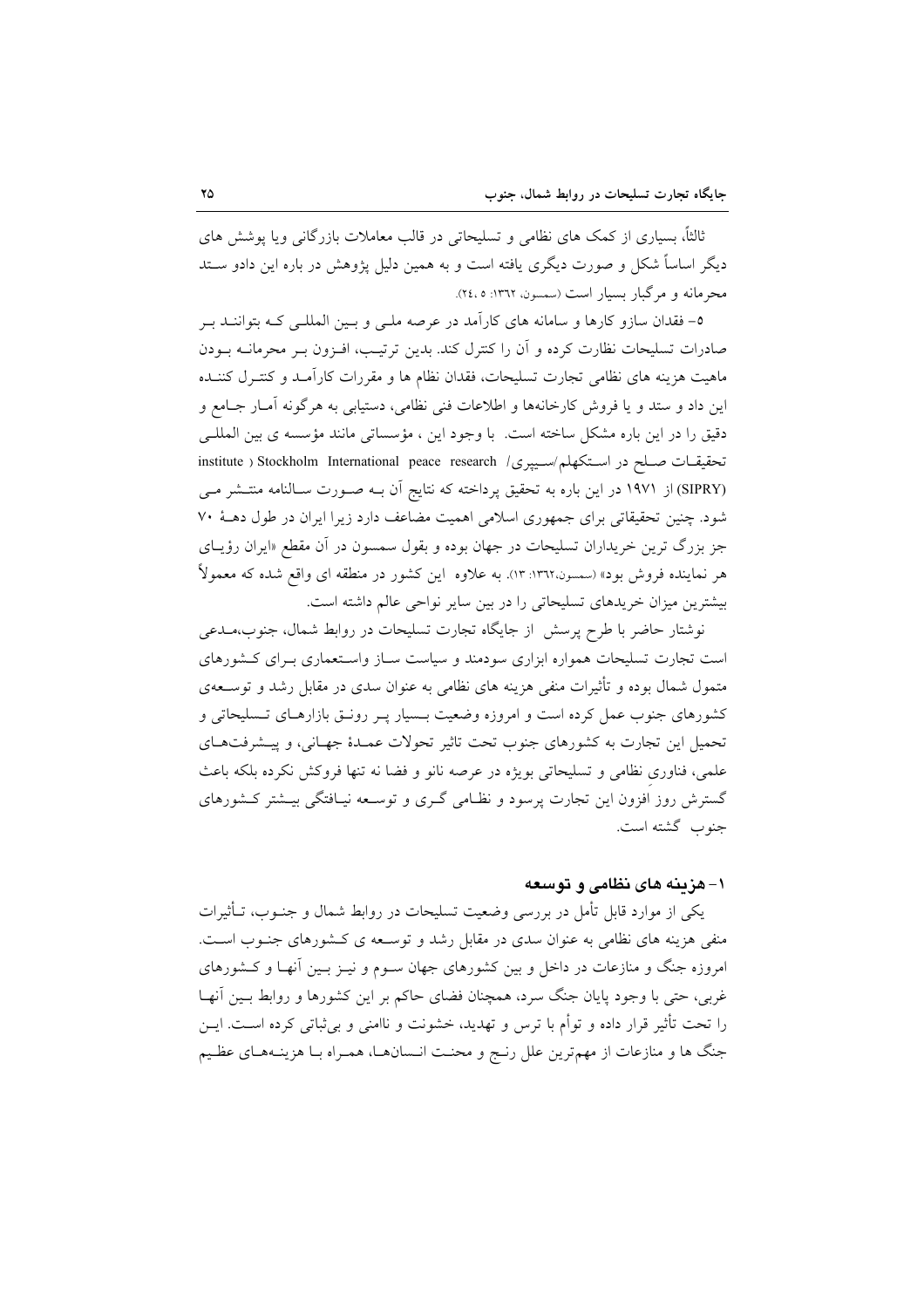انسانی،اجتماعی و اقتصادی و توسعهای،با آثار و عوارضی بسیار گسترده و پایـدار بـوده، و تـا عمیقترین لایههای جوامع توسعه نیافته نفوذ کـرده و واقعیـت أن اسـت کـه فـضای جنـگ و منازعه و تنش و درگیری،همهء منابع و امکانات کشورهای جهان سوم را صرف جنگ و بــسیج بـرای آن کـرده و مـانع از بــسیج منــابع و امکانــات ایــن کــشورها بــرای توســعه شــده و در نتیجه،تشدید عقـبمانـدگی بـا علائمـی چـون تـشدید فقـر، بیکـاری، تـورم، حاشـیهنـشینی، اقتدارگرایی و وابستگی را باعث شده است (موثقی،۱۳۸۸: ۳۱۷).

تمام گزارش های جهانی حـاکی از تـصاعد هزینـه هـا و خریـدهای سرسـام آور نظـامی کشورهای جنوب از شمال می باشد. این افزایش از حیث حجم در نیمـهی دوم دهـۀ ۱۹٦۰ بـه بیش از سه برابر نیمه ی اول دههٔ ٥٠ بـالغ بـوده اسـت. میـزان ایـن رشـد از ١٩٥٠تـا ١٩٧٠ در حدود ۱۰ درصد بوده است (تجارت اسلحه ۱۳۵۸: ۱۷). بنابه گزارش سـال ۱۹۸۰ کمیـسیون برانـت ،از جنگ جهانی دوم به بعد تمام جنگ ها با سلاح های سنتی و در جهـان سـوم روی داده انــد و حاصل آن بیش از ده میلیون کشته بوده است و قدرت های بزرگ در برخی از این جنگ ها به نحو مستقیم و در برخی دیگر به شکل غیـر مـستقیم دسـت داشـته انـد. در ۱۹۸۰، ۷۰ درصـد تجارت اسلحه مربوط به فروش جنگ افزارهـاي سـنتي از شـمال بـه جنـوب بـوده اسـت و کشورهای آمریکا، شوروی، فرانــسه، بریتانیــا و ایتالیــا بــه ترتیــب در رأس ایــن تجــارت قــرار داشته اند (شمال و جنوب،١٣٦٤: ١٨٢-١٨٣).

براساس گزارش سیپری در ۱۹۸۲ این هزینههای نظامی جهان به ۷۵۰ میلیارد دلار رسید که ۲۳ برابر هزینه های نظامی جهان در ۱۹۳۰ است و از ۱۹۷۸ این هزینه ها سالانه به میـزان ٤ درصد بالا رفته است در حالی که میزان رشد سالانه اقتصاد کشورهای بلـوک غـرب فقـط ۱/۵ درصد بوده است (محمد ساجدی،١٣٦٥: ٤٢). در ١٩٨٨ هزينه هاي مزبور به يک تريليون دلار رسـيد. همچنین از ۱۰ کشوری که به عنوان مصرف کننده عمده تسلیحات نظامی طبقه بندی شده اند ۹ کشور در خاورمیانه قرار داشته است (ویلی برانت،۱۳۷۰،چهار). در ۱۹۸۷ از کـل مخـارج نظـامی جهان ٣٦٤/٥ میلیارد به پیمان ورشو و ٤٤٦/٦ میلیارد دلار به پیمان نـاتو و ١٧٢/٨ میلیـارد دلار به کشورهای در حال توسعه تعلیق داشته است (17 :world bank.1990). البتـه بیــشتر مخــارج نظام ٍ جهان به كشورهاى صنعتى جهان اختصاص دارد اما به خاطر بالا بودن توليـد ناخـالص داخلی این کشورها و اهمیت مخارج غیرنظامی در بودجه دول مزبور مخـارج نظـامی آنهـا در سطحی پایین تر نسبت به کشورهای در حال توسعه قرار دارد(جعفری صمیمی، ۱۳۷۱ : ۱۷۹).

نكته حائز اهميت از لحاظ اقتصادي اين است كه با تخصيص بيش از حد منـابع اقتـصادي کمیاب به امور نظامی که معمولاً از نظر اقتصادی جزء مخارج غیر مولد تلقی ًمیشوند اقتصاد این کشورها با زیان قابل توجه روبرو می شود. این در حالی است کـه منـابع عظـیم اقتـصادی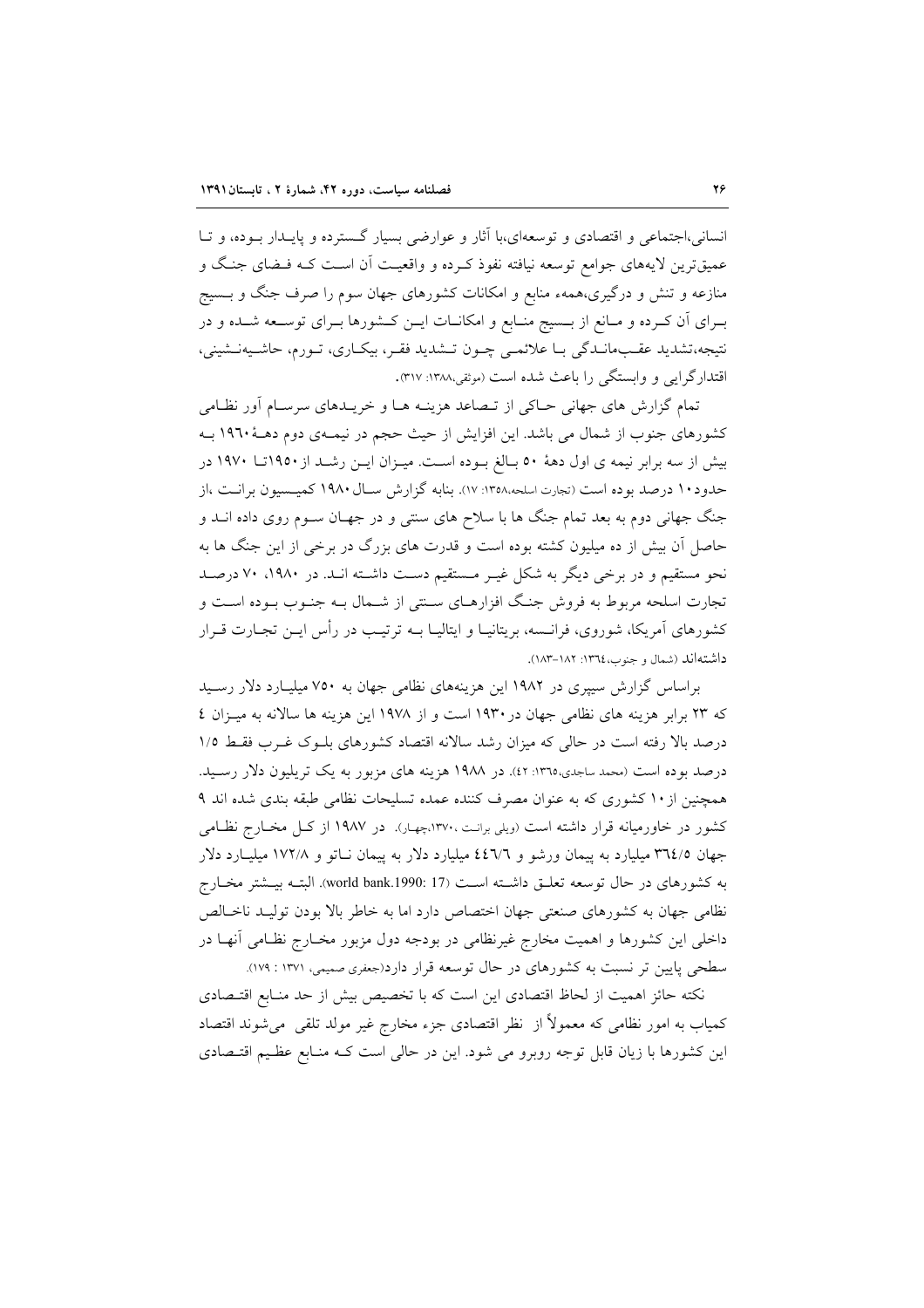خود به خود باعث فقر و فاقـه و گرسـنگی عمـومی در کـشورهای در حـال توسـعه جنـوب می شود. بنابراین، میان جنگ که منتج از مسابقه تسلیحاتی است و گرسنگی یک چرخه برقرار است و به دلیل افزایش وابستگی های جهانی، ناامنی حاصله در کشورهای جنوب قابل سرایت به کشورهای شمال نیز است. بر حسب آمارهایی در ۱۹۸۲، ۵۰۰ میلیـون نفـر در جهـان دچـار بدغذایی و ۸۰۰ میلیون نفر در فقر مطلق به سر برده اند (ویلی برانت ،۱۳۷۰: ۹۰). در حـالی کــه در همان سال هزینه تولید یک زیردریایی هسته ای با مجموع بودجه هـای اَموزشــی۲۳ کـشور در حال توسعه با ۱٦۰ میلیون کودک در سنین مدرسه رفتن بوده است (شمال و جنوب،١٣٦٤٪.

در گزارش های کمیسیون برانت و باشگاه رم و سـییری نـسبت بـه نحـوه اتـلاف منـابع اقتصادی و عواقب منفی آن به شدت هشدار داده شده است؛ گرچه برخی کارشناسان غربی نیز مدعی شده اند مسابقه تسلیحاتی در کشورهای در حال توسعه موجب راه پافتن تکنولـوژی پیشرفته به این کشورها می شود. از منظر این افراد، مسابقه تسلیحاتی و پیشرفت های علمـی و تکنولوزیک، دو مرحلهٔ جدای<sub>م</sub> ناپذیر و متعامل هستند. محققی فرانسوی بـه نـام «امیـل بنویــه» معتقد است که میزان مخارج نظامی با رشد اقتصادی رابطه مستقیم دارد؛ زیرا باعث گسترش پیشرفتهای فنی، تربیت نیروهای متخصص، ایجاد فرصتهای اشتغال و پیـدایش نهادهـا و سازمان های داخلی و افزایش ظرفیت مالیاتی کشورها می شود. در مقابل، براساس مطالعـه بـر ٦٩ كـشور در ١٩٨٢ ارتبـاط منفـى بـين مخـارج و رشـد اقتـصادى و پـس انـداز ثابـت شـده است(جعفري صميمي، ١٣٧١: ١٨١).

صاحبان این دیدگاه معتقدند مسابقه در صنایع تسلیحاتی بسیار بـیش از سـایر صـنایع بـه تمرکز سرمایهها ایجاد شرکت هایی با فناوری بالا و نیروی کار ماهر نیاز دارد و تمامی اینها بـه تضعیف و انهدام تولیدات غیر نظامی می انجامد. کشورهای در حال توسعه جنوب با صـرف ٦ درصد تولیدات ناخالص ملی جهت مقاصد تسلیحاتی میزان رشد اقتصادی خود را بـین ١/٦ را تا ۲/۱ درصد کاهش می دهند. همچنین سرمایه گـذاری درمـسابقه تـسلیحاتی باعـث اتـلاف نیروی انسانی فراوان و به خصوص ماهر می شود. در گزارش دهه ۸۰ سازمان ملـل آمـده کـه بیش از ٦٠ میلیون نفر در عرصه های مختلف نظـامی مـشغول بـه کارنـد کـه بـا مجمـوع کـل نیروهای شاغل به کار در کشورهای اروپای صنعتی برابر است. حتی تحقیقات ثابت کرده است سرمایه گذاری کشورهای شمال در صنایعی غیر از صنایع نظامی می توانـد سـودآورتر باشـد. مجله آلمانی اشپیگل به چنین تحقیقـاتی پرداختــه و ثابـت کــرده کــه بــا کــاهش ۳۰ درصــد از هزینههای نظامی آمریکا و اختصاص به صنایع غیر نظـامی مـی تـوان بـه میـزان ۲/۱ درصـد از بیکاری در این کشور کاست.از سویی، یکی دیگر از مضار سرمایه گذاری در مسابقه تسلیحاتی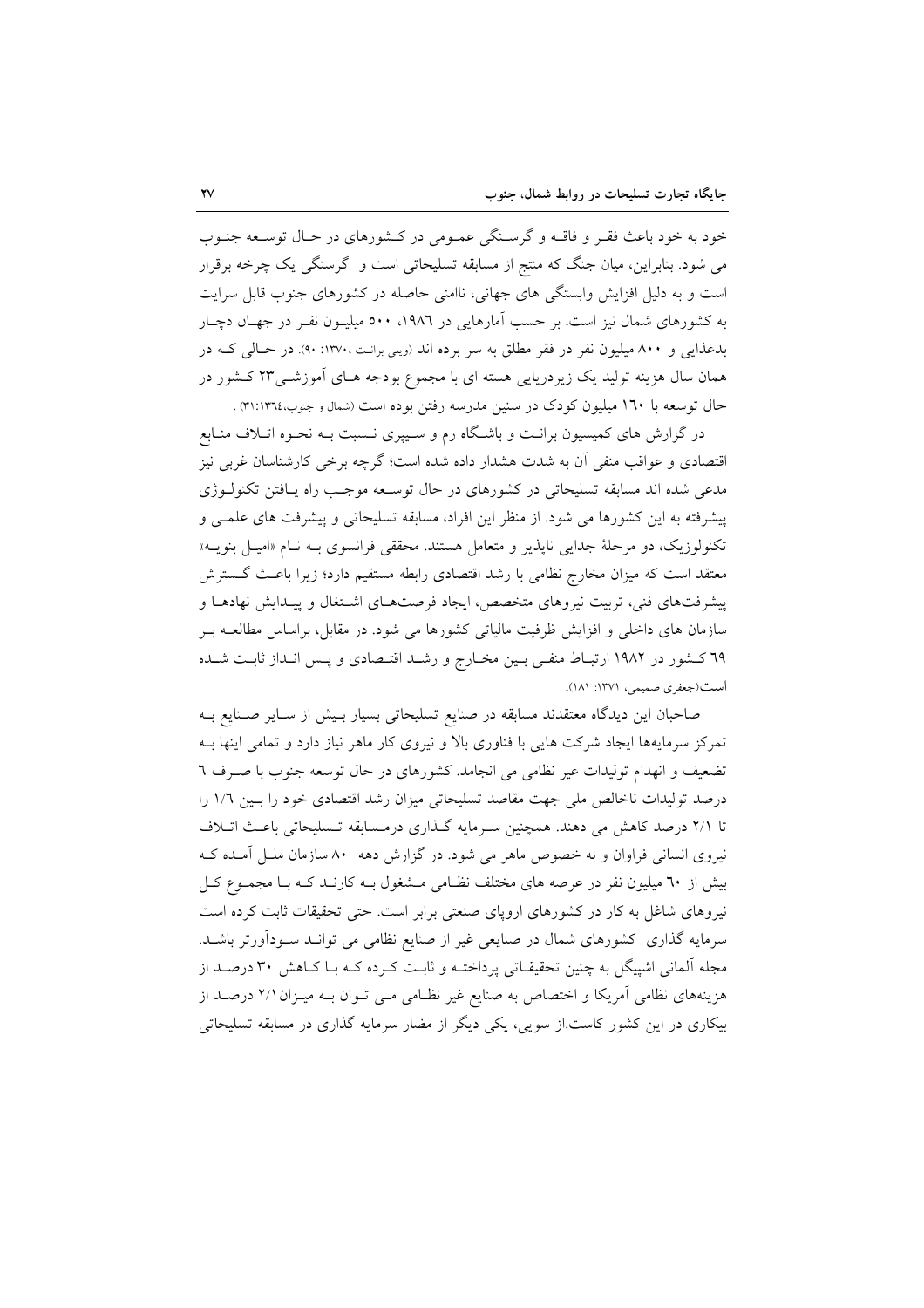و تجارت اسلحه هدر رفتن محصولات فکری و تحقیقاتی در کشورهای شمال و جنوب است (ساجدي، ١٣٦٥: ٤٤).

بنـابر برآوردهـای گــزارش کمیــسیون برانــت در ۱۹۸۰، از ۱۰۰۰ دانــشمند، ۲۰۰ نفــر در طرح های پژوهشی و فناوری نظامی به کار مشغول هستند(برانت،۱۳۷۰ : ۱۰۰) و بنـا بـه گـزارش ۱۹۸٦ باشگاه رم، ٦٠ درصد از دانشمندانی که در عرصه توسعه و تحقیق فعالیت مـی کنـد(٤٠٠ هزار دانشمند) در صنایع اسلحه سازی و تحقیقات نظـامی مـشغول بــه کارهــستند(لیـوجی،۱۳۷۰: ه۲،۲ه). همچنان که علاوه بر کشورهای شـمال، کـشورهای جنـوب نیـز در ایـن فعالیـتهـا و یژوهش ها حضور همه جانبه دارند. نتیجه ای که از این مطلب می توان گرفت در عبارت ذیـل از ویلی برانت خلاصه شده است که در مقدمه گـزارش خـویش آورده اسـت: «ایـن واقعیـت تلخی است که انتقال سریع و کارآمد فناوری و وسایل پیشرفته از کشورهای دارا به نـدار تنهـا در عرصه ادوات مرگبار بوده است»(شمال و جنوب،١٣٦٤: ٣١).

۲– نقش کشورهای شمال در صدور و فروش تسلیحات به کشورهای جنوب

در مورد نقـش کـشورهای شـمال در نظـامیگری و روی آوری بــه تـسلیحات کـشورهای جنوب، به باور نگارنده شاید بتوان به دو دیدگاه تمـسک جـست: الـف: دیـدگاه کـل گـرا،ب: ديدگاه جزء گرا.

در دیدگاه کل گرا در عرصه تسلیحات و نظامیگری جنوب، بـه شـمال و کـشورهای ایـن حوزه به مثابه یک مجموعه کلی و ارگانیک و با سـاز و کـار مــشترک نگریــسته مــی شــود؛ در حالیکه در دیدگاه جزء گرا به کشورهای شمال در این موضوع الزامـاً همچــون یـک مجموعــه یکدست با یک نوع علمکرد نگاه نمی شود. در اینجا به تفصیل به هر یک از ایـن دو دیـدگاه پرداخته می شود.

#### ١-٢. ديدگاه کل گرا

از نظر این دیدگاه مشکل جهان صنعتی (شمال) که مـسلط بـر تکنولـوژی پیچیـده جنگــم است، معضل حفظ سطح تقاضاست و بحران اصلي أنهـا بحـران توليـد و توزيـع و «مـصرف نامكفي» است. به همين سبب وظيفه عمده دسـتيابي بـه تـسليحات پيچيـده و تحميـل شـرايط جنگ و صلح، جز برای فروش تسلیحات و سایر کالاهای صنعتی نیست و ایــن امــر، تحمیــل شرایط استعماری به کشورهای جهان سوم و در نتیجه توازن بخشیدن به سطح تقاضا و صــدور کالا و سرمایه را دنبال می کند. از این منظر، کشورهای جنوب به عنـوان میـدان دوئـل مـسابقه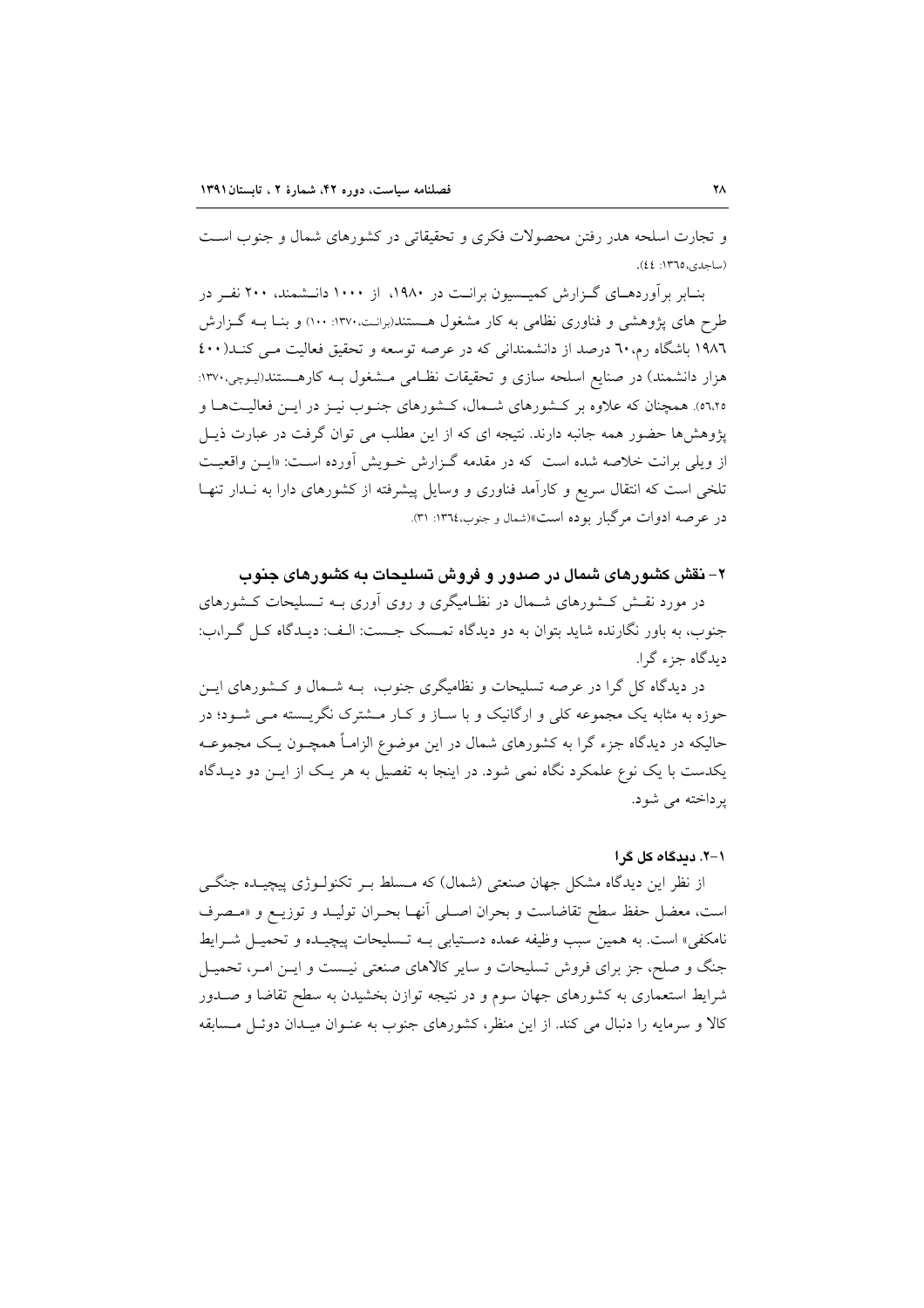قدرتمندان و محل تسویه حساب های بین المللی انتخاب گشته اند و در پشت سرهر کـدام از مناقشه های بین دول جهان سوم، چهره اّتش بیار کشورهای شمال به چشم می خورد.

از دیدگاه کل گرا، به دلیل اشباع سـریع بازارهـای اسـلحه، مجموعـه ارگانیـک کـشورهای شمال با تشویق کشورهای جنوب آنها را وادار به خرید تسلیحات نظامی می کنند و با نوآوری در عرصه ایـن تجهیـزات باعـث مـی شـوند کـه کـشورهای جنـوب در دور تسلـسلی خریـد محصولات نظامی آنها گرفتار گردند. از سوی دیگر، کشورهای شـمال بـا ایجـاد جنـگ هــای محلی، عرصه و وسیله نابودی تجهیزات نظامی انبار شده را فـراهم مـی کننـد تـا بـازار مجـدد تسلیحات خود را تضمین کنند هواداران این نظریه در جهت اثبات مـدعای خـود مثـال نــشان می دهند که دوره های رونق اقتصادی و آمریکا بـا دوره جنگ هـای بـین المللـی در عرصـه جنوب همراه بوده و دوره های رکود آن با دوران صلح موقت تطبیــق مــیکنــد. صــاحبان ایــن دیدگاه برای تایید نظریهٔ خود چنین استناد می کنند که تحقیقیات جدیبد نسشان می دهید ک اقتصاد آمریکا، بعد از جنگ جهـانی دوم ،چنـدین دوره رونـق و رکـود کوتـاه مـدت ار نـوع دورههای تجاری «کیچین» را پشت سر گذاشته اسـت کــه عمومـاً دوره هــای رونــق آن ر ا بــا دوره های جنگ و مخاصمات بین المللـی مثـل: جنـگ کـره و دورهٔ اول جنـگ هنـد و چـین (١٩٥٤–١٩٥٠)، سه جنگ اعراب و اسراييل (١٩٤٨،١٩٥٦،١٩٦٧) و مسئله كوبا(١٩٥٩–١٩٦١). جنگ ویتنام بعد از ۱۹۶۱، و دوره های رکود آن ،با دوران های صلح موقت مطابقت دارد (منتظر ظهور،١٣٥٩: ٤٣٠).

به نظر می رسد که چنین نگرش کل گرایانه ایی بـه شــمال و جنــوب و نقــش ایــن حــوزه نسبت به جنوب، بویژه در عرصه تسلیحات مقرون به حقیقت است. البته از ضعف های عمـده این برداشت نادیده گرفتن نقش خـود کـشورهای جنـوب در نظـامیگری و خریـد تـسلیحات است.

#### ٢-٢. دىدگاه جزء گرا

این دیدگاه دربارهٔ موضوع تسلیحات در روبط شمال و جنوب، کشورهای شــمال را الزامــاً به عنوان یک مجموعهٔ یکدست با شیوه عمـل یکـسان نمـی انگـارد. دیـدگاه مزبـور بــه طـور مشخصی در گزارش ۱۹۷۱ انجمن جهانی پژوهش در صلح استکهلم(سیپری) آورده شده است (http://www.Sipry.org.Yearbook/2009). در این گزارش صدور و فروش اسلحه در سه مقول طبقه بندی شده است: ۱-صدور اسلحه به منظور تـامین برتـری؛ ۲-صـدور اسـلحه بــه منظـور حمايت از صنعت؛ ٣-صدور اسلحه به صورت محدود.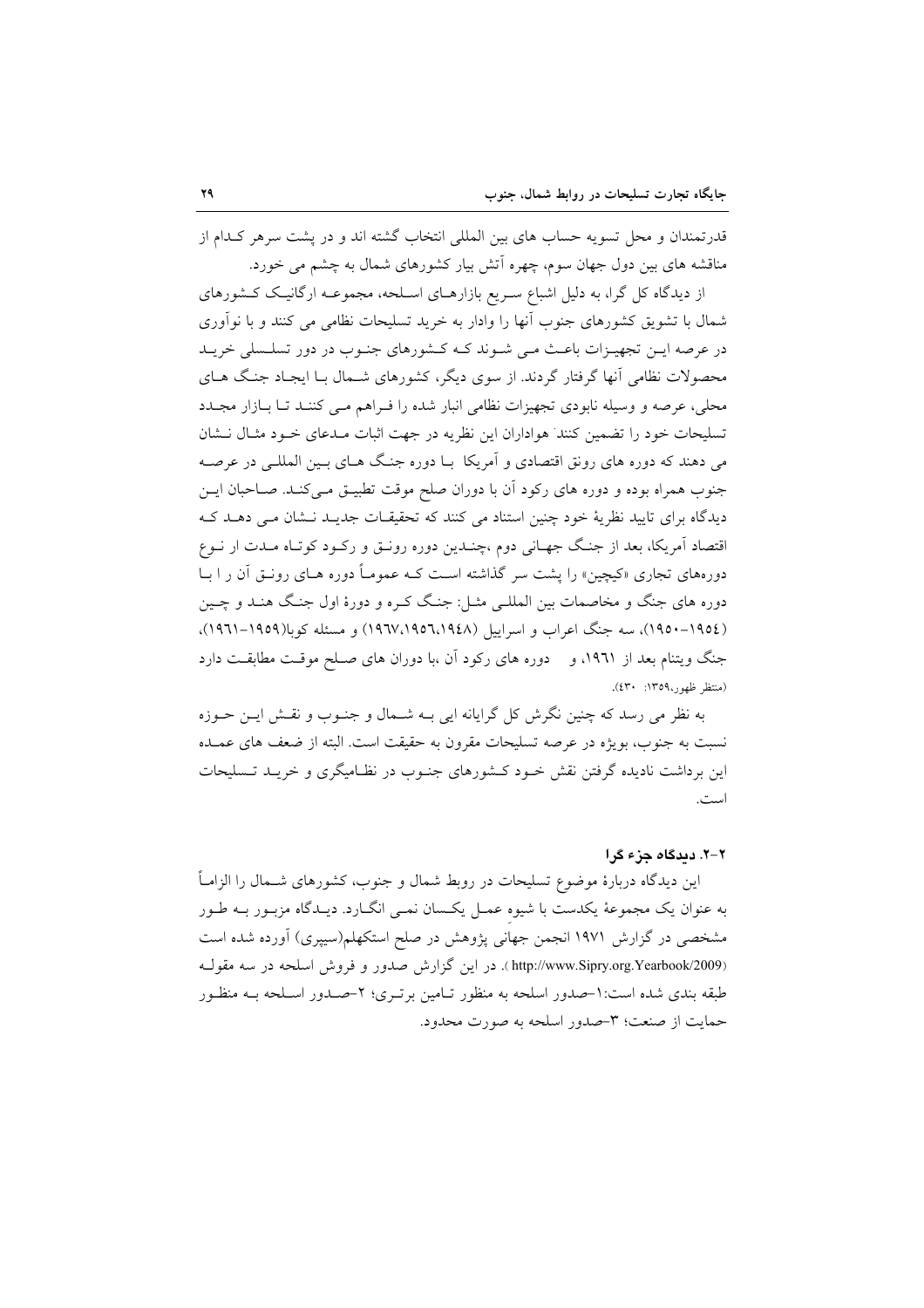در نظام برتری طلبی یا مورد اول، کشور بزرگ تر از ابزار صدور تسلیحات برای تـسلط و نفوذ در امور کشور کوچک تر استفاده می کند و صدور تسلیحات ابزاری سیاسبی در تـضمین سلطه کشور قدرتمند است. به عقیدهی کارشناسان سیپری»، در درجهی اول دو ابـر قــدرت در نظام دو قطبی سابق چنین سیاستی داشته اند. افزون بر این، صدور اسـلحه بـه منظـور تقویـت بنيهٔ صنعتی وقتی اهميت پيدا می كند كه كشور صـادر كننـده اسـلحه بخواهـد صـنايع دفـاعی پیشرفتهای داشته باشد و انجام این امر با صدور اسلحه امکان پـذیر اسـت. لـذا اسـلحه بـدون تبعیض و تمایز به هر کس که پول بیشتر بدهد، فروخته می شود. همچنین در مورد سوم یـا در صدور اسلحه به صورت محدود، تسلیحات به کشوری داده می شود که مستقیم یا غیرمستقیم صادر کننده را در کشمکش های محلی یا بین المللی درگیر نسازد. در گزارش سپیری، سوئیس و سوئد در آن مقطع جز پیروان این سیاست قلمداد شده اند ضمن اینکه فرانسه و انگلیس ابتدا در صدور اسلحه سیاست تامین برتری داشته اند اما بعدها مبدل بـه کـشورهایی شـده انــد کــه برای تامین نیازمندیهای صنایع دفاعی خود بدین کار اقدام ورزیده اند. از این دیدگاه اقدام بــه نگهداری صنایع نظامی پیشرفته و حفظ پویایی آن بدون اتکاء به صادرات، بـسیار گـران تمـام می شود؛ لذا این کشورها به چنین صادراتی روی اَوردند(تجارت اسلحه،۱۳۵۸: ۲۲-۲۳).

در ارزیابی دیدگاه جز گرا باید گفت که اگر چه این نگرش متضمن واقعیـاتی اسـت و بـه درستی کشورهای شمال در روش های آنها را در عرصهی صدور تسلیحات به جنـوب از هـم تفکیک می کند؛ اما به نظر می آید که چنین تفکیکی در مقطعی خاص صحت داشته و در واقع با پیش آمدن بحران هایی خـصوصاً اقتـصادی ،دول مزبــور نتوانــستند از ســود سرشــار چنــین تجارت سیاست سازی چشم بیوشند لذا اکثر این کشورها فارغ از هرگونه محـدودیتی بــه ایــن صادرات بیش از پیش روی آورده اند.

## ۳– نقش کشورهای جنوب در واردات و خرید تسلیحات

باید به صراحت اذعـان داشـت کـه تنهـا کـشورهای شـمال مقـصر اصـلی در نظـامیگری کشورهای جنوب نیستند؛ بلکه به دلایلی خود این کشورها نیز در ین عارضه سهیم هستند. بـه عنوان مثال، جوان بودن ساختار اجتماعي جوامع نو استقلال يافته، مرزبنديهاي مصنوعي ايـن کشورها، وجود کشمکش های داخلی و خارجی، نداشتن جایگـاه مردمـی و عـدم مـشروعیت نظام های سیاسی و یا وجود فساد در آنها، وجود ارتش به عنوان تنهـا نمـاد منـسجم و سـمبل هويت و استقلال ملي، باعث تقويت نظامي گري در بعضي از كشورهاي جنوب گشته است. همچنین کشورهای فقیر خواهان تسلیحات، سعی کرده اند تا با در پیش گـرفتن سیاسـتهـای باب میل قدرت های بزرگ، از کمکهـای تـسلیحاتی آنهـا برخـوردار شـوند. از سـوی دیگـر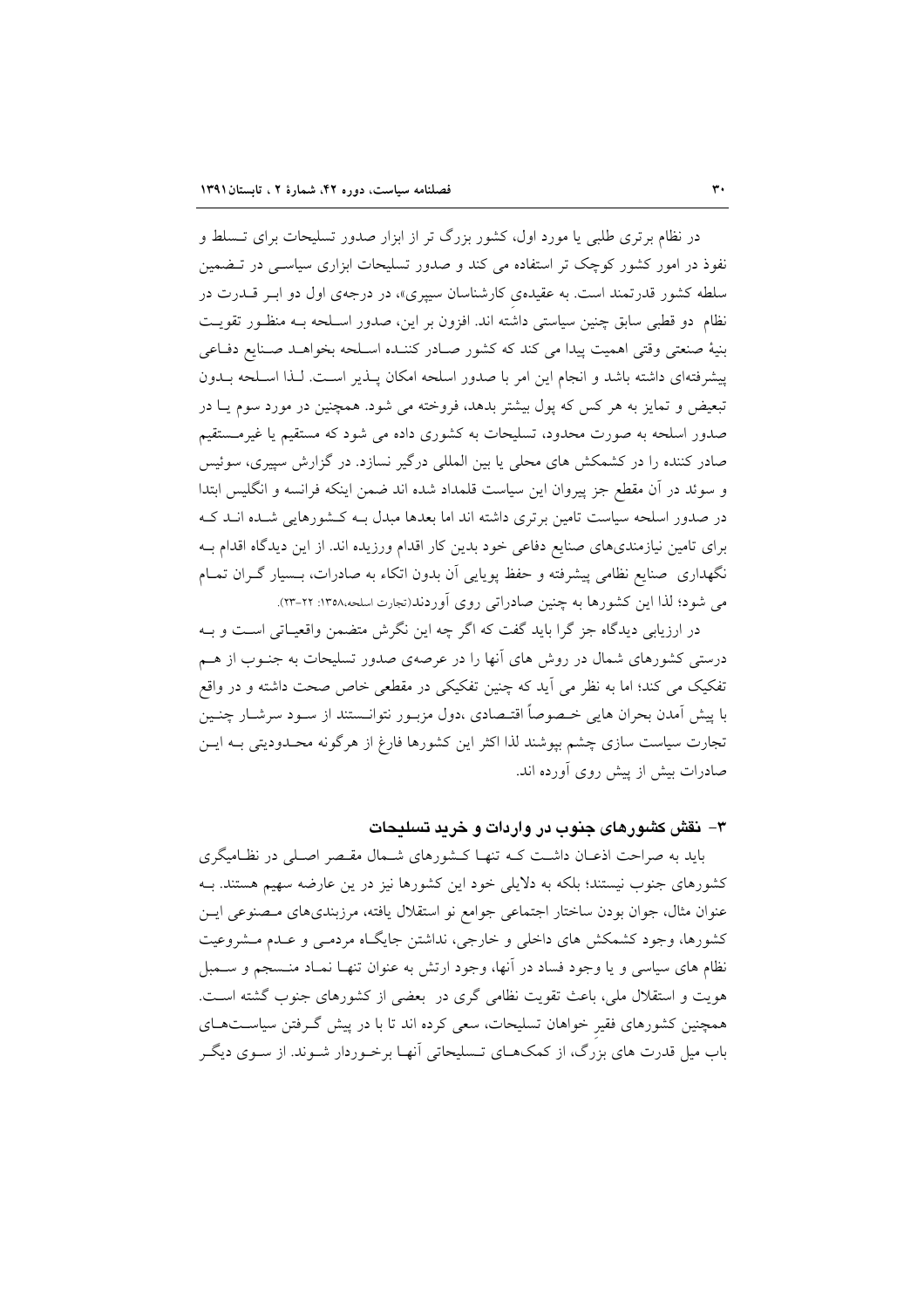ارزش های متفاوت ژئو پولیتیک کشورهای جنوب ،توانسته عـاملی در جلـب نظـر کـشورهای شمال در ارائهی کمک های متمایز نظامی به برخی از این کشورها باشد.

در تایید نظامیگری کشورهای جنوب بایـد گفت کـه در ۱۹٦۰ بیـست و دو کـشور از ۷۸ مملکت مستقل در حال توسعه زیر کنترل نظامی ها بودهاند. در ۱۹۸۵ این رقم به ۵۷ کـشور از ١١٤ كشور افزايش يافته و از٢٨ ٪ به ٥٠٪ رشد كرده است (ساهون. ١٣٦٢: ٢٠). از ديگـر عوامـل نظامیگری کشورهای جنوب سعی این کشورها در افزایش اعتبار خویش با تسلیح بیشتر است و همچنین شاید بتوان، نظامی شدن کشورهای جنوب را به چهار دسته عوامل سیاسی – نظامی داخلی، عوامل اقتصادی داخلی، عوامل سیاسی نظامی خارجی، عوامل اقتصادی خارجی نسبت داد.

در همین باره یکی از صاحب نظران بـه نـام «رابـرت راش» سـعی کـرده تـا علـل تفـاوت هزینه های نظامی نسبت بـه تولیـد ناخـالص ملـی را در ٦٣ کـشور از ١٩٦٩ تــا ١٩٧٨ مـورد بررسی قرار دهد. مهم ترین یافته های این تحقیق چنین بوده است : ١-هرچه حـوزهی امنیتـی کشوری بیش تر نظامی شود، نظامیگری و هزینه های آن نیز بیش تر می شود؛

۲–هر اندازه رژیم سیاسی کشوری از دموکراسی دورتر باشد، درصدی فـزون تـر از تولیــد ناخالص ملي آن به هزينه هاي نظامي اختصاص مي يابد ٰ.

این تحقیق اشاره می کند که چگونه حکومتهای بزرگ با نظامی کردن یک یا چند کــشور از حوزهی امنیتی ممالک آنها را به سوی نظامیگری سوق داده اند.

۳- به میزان که ادغام کشور پیرامونی و یا نیمه پیرامونی در اقتصاد جهانی بیشتر باشد وهـر قدر وابستگی اقتصاد کشوری به اقتصاد جهانی زیاد تر باشد بودجـه و هزینـه هـای نظـامی آن بیشتر خواهد بود.

در این تحقیق، با لحاظ همسایگان هر کشور که حوزه امنیتی آن را تـشکیل مـیدهنـد، بـر اساس شاخص دموکراسی «آرات»، خصلت دموکراتیک بودن دولت مذکور- با تاکید بـر میـزان مشارکت سیاسی، رقابت سیاسی، و آزادی های مدنی-کمیّت پذیر گشته و بدین ترتیب امکـان مقايسه ميزان دموكراتيك بودن اين كشورها با حوزه امنيتي آنها و مقارنه با ساير متغيرها امكــان یذیر شده است.راش براین باور است که کشورهای قدرتمند و توسعه یافته با ترویج و تشویق رژیم های دموکراتیک در جهان سوم ، و خرید کالا از آنها و عدم صدور تـسلیحات و صـدور مقرون به صرفه کالاهای غیر کشنده به کشورهای این حوزه ، می توانند به رها یـبی کـشورهای جهان سوم از بند حوزه های امنیتی و نظامی گیری کمک کنند(راش،۱۳۷۸: ۱۹-۱٤).

١. عكس اين مطلب نيز در باره جمهوري اسلامي صادق بوده است و بنا به تحقيقات انجام گرفته، تغيير نظام حكومتي ايــران از سلطنتی به جمهوری اسلامی باعث کاهش سهم مخارج نظامی در اقتصاد این کشور شده است(بیضایی، ۱۳۸۰: ۷۲-٤۷).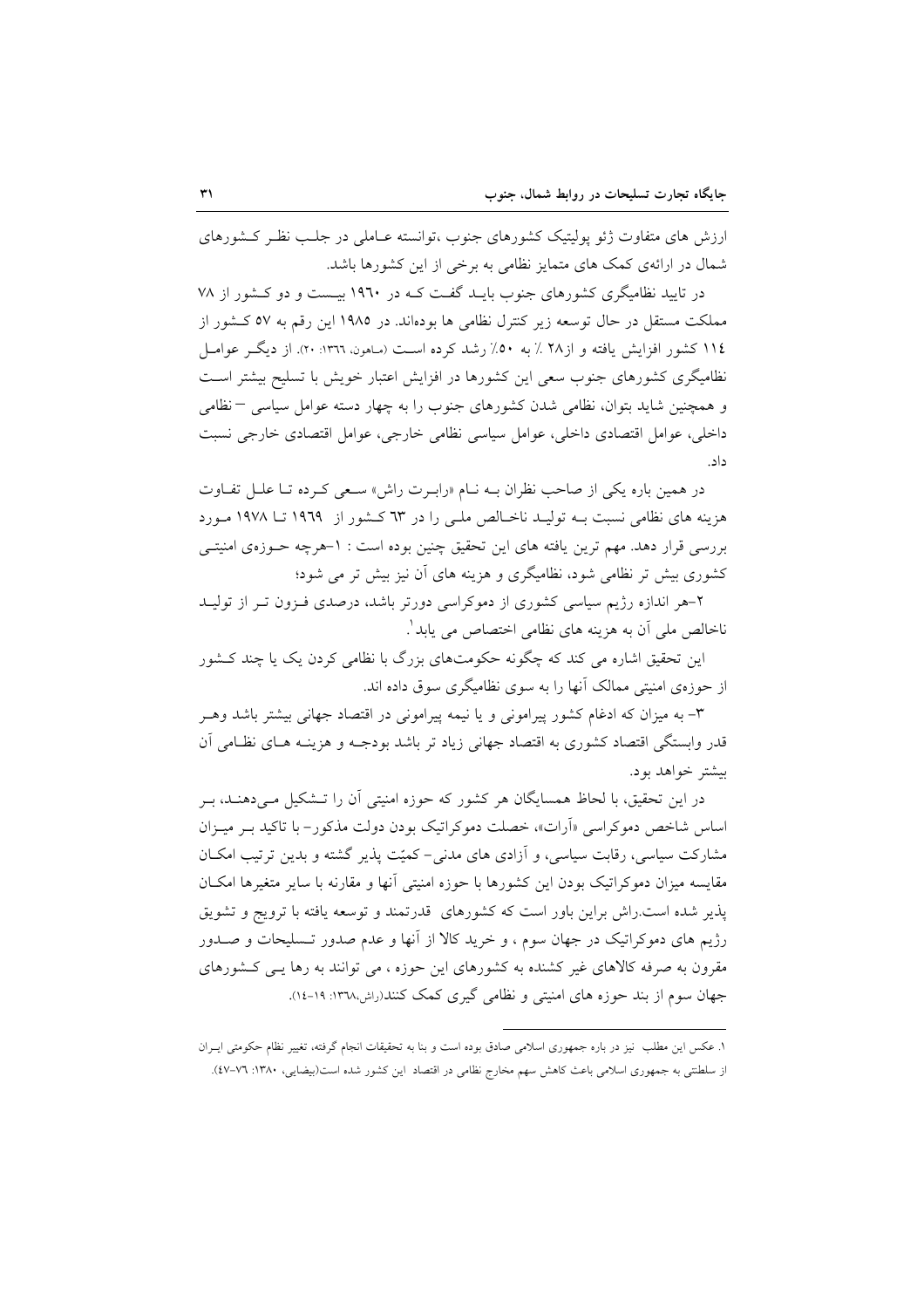البته با وجود نتايج چنين پژوهش هايي، به هر حال به هيچ وجه نمي توان نقش كشورهاي شمال را در ایجاد یا تشدید بسیاری از عوامل داخلی و خارجی نظامیگری کـشورهای جنــوب نادىدە گرفت.

### ۴– کشورهای جنوب و صدور تسلیحات

توسعهی شتابان صنایع تسلیحاتی در بخش های از جهان سوم، دگرگـونی بـزرگ در بـازار بین المللی داد و ستد جنگ افزار پدیـد آورده اسـت. در حـال حاضـر بـسیاری از کـشورهای جنوب درگیر رقابت سخت و فراینده با فروشندگانی شده اند که از دیرباز بـر بـازار یـاد شـده تسلط داشته اند. امروزه دهها كشور جنوب داراي صنايع توليد تانك، توپ و هواپيمـا هـستند. گرایش کلی این کشورها این است که از مرحلـهی گـرفتن پروانـهٔ تولیـد گـذر کـرده و خـود مستقیما به ساختن جنگ افزار بیردازند. عمـده تـرین هـدف ایـن دسـته از کـشورها از چنـین صادراتي، در درجه اول رونق بخشيدن به اقتصاد درمانده و بيمار خويش، و سپس دستيابي بـه اهدافی مانند: تفوق نظامی بر رقبای منطقهای، حفظ استقلال سیاسی و مـصون مانــدن از خطـر تحریم تسلیحات، رفع نیازهای نیروهای نظامی ملّی بــه تــسلیحات، و افــزایش قــدرت نظــامی دولت مرکزی به منظور مقابله با مشکل اختلافها و منازعات داخلی می باشد.افـزون بـر ایـن، امروزه فعالیتهای هستهای برخی از کشورهای جنوب بر کسی پوشیده نیست. در بـسیاری از موارد تجهیزات اصلی و گرانقیمت این فعالیتها از سوی کشورهای شمال به جنوبی هـا فروختـه شده است.

در اوایل دهه ۱۹٦۰، حدود ۲۳ کشور در جهان سوم دارای امکانات تولید داخلی تسلیحات بودند و پس از گذشت ۲۰ سال تعداد این کشورها به ٥٤ رسید.به عبارت دیگر، حدود نیمی از کشورهای در حال توسعه به سوی نظامی شدن بیشتر گام برداشتند.در بین این گروه، ٤٢ کشور مهمات، ۳۳ کشور کشتیهای جنگی، ۲۷کشور سلاح هـای کوچـک، ۱۲ کـشور هواپیماهـای جنگی، ١١ كشور خودروهای زرهی، و ٨ كشور موشك توليد كرده اند.ارزش توليد تـسليحات در جنوب، در ۱۹۵۰ معادل با ۳/۲ میلیون دلار بود که تقریبا برابر با هزینه ساخت یک تانک در اواسط ۱۹۸۰ بود.در دهه ۱۹۵۰، تولید تسلیحات در جنوب بسیار محـدود بـود و فقـط تعـداد کمی از کشورهای در حال توسعه(مانند آرژانتین و مصر)، و تا حدی هندوستان، کلمبیـا و کــره شمالی در این عرصه فعال بودند.در دوره زمانی ۱۹۸٤-۱۹۵۰، ارزش تسلیحات تولید شـده در جنوب بالغ بر ٦٣٩٠ میلیون دلار شد.از دگر سو، شمار کشورهای جهان سوّم که دارای توانایی تولید تسلیحات هستند، رو به افزایش گذارده است.از دهه ۱۹۵۰ تا اوایل دهه ۱۹۸۰ کشورهای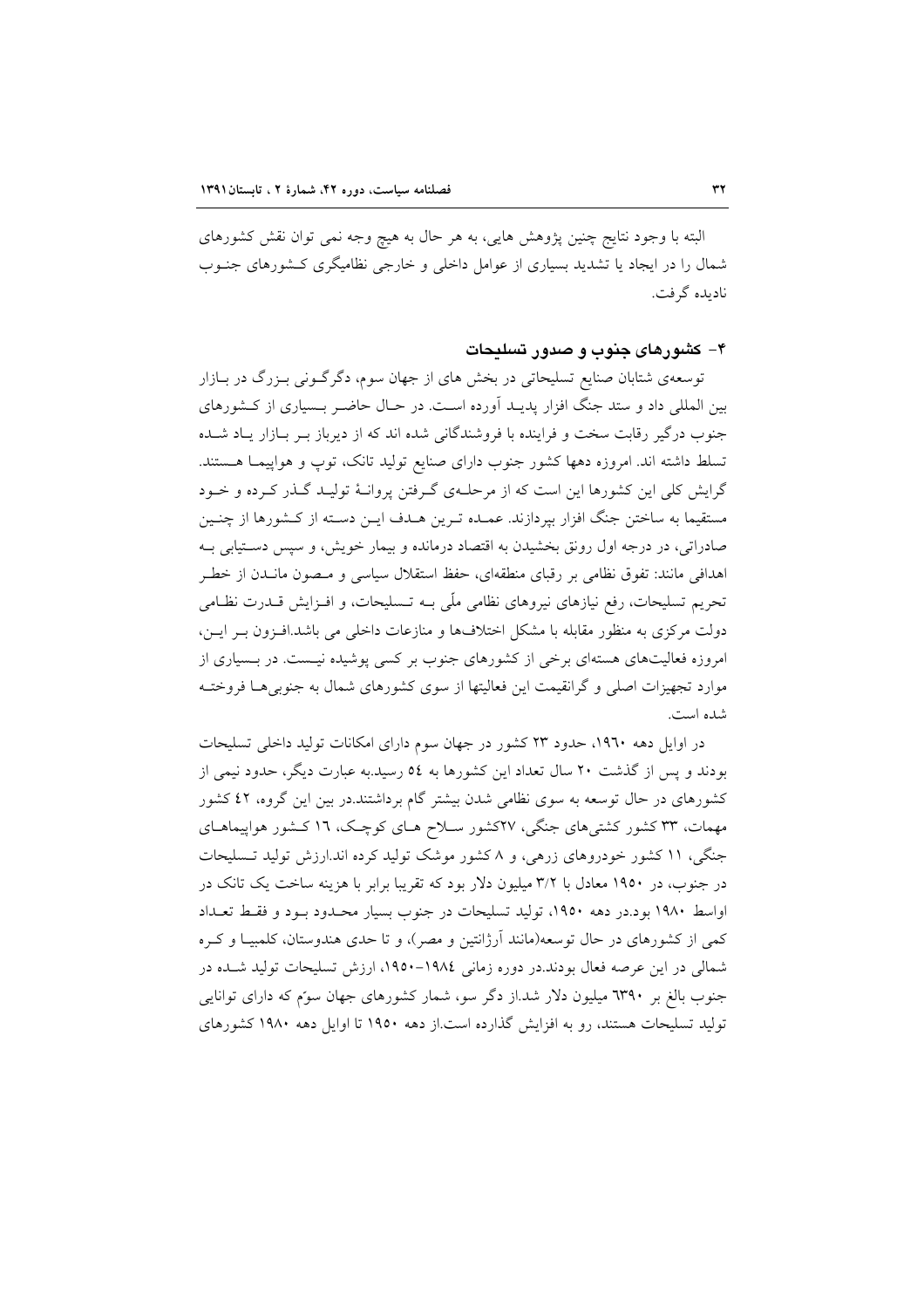هندوستان، اسراییل، افریقای جنوبی، برزیل، تایوان، کره شمالی، آرژانتین، کره جنـوبی، مـصر و اعضای أسه أن، به ترتیب دارای مهمترین صنایع نظامی جنوب بوده اند (لطفیان،١٣٧٤: ١١٠-١١٠١)

## ۵– وضعیت فعلی بازارهای تسلیحات و تاثیر تجولات عمدهٔ جهانی بر آن ۱–۵. فرویاشی شوروی

در گذشته بسیاری از هزینه های و سرمایه گذاریهای کشورهای جنوب در امر تـسلیحات ناشی از هم در آمیخته شدن کشاکش شرق و غرب با کـشمکش هـای شـمال و جنـوب بـوده است و گمان می رفت پس از فروپاشی شوروی و نظـام دو قطبـی، جهـان از بابـت مـسابقهی تسلیحاتی اندکی اَسوده خاطر شود. البته در مقیاس کشورهای شـمال و در بَعـد خلـع سـلاح هستهای توافقهایی انجام گرفت اما در ابعاد ساخت و ساز تسلیحات متعارف و تحدید صـدور أن اقدامی صورت نگرفت؛ بلکه بر سرعت أن افزوده شد.یکی از دلایل حفظ اعتبــارات بــالای نظامی بوسیله کشورهای شمال این است که این اعتبارات و هزینه ها همچنان می تواند هیبت و اعتبار سیاسی آن ها را حفظ کند. لذا این کشورها در وضعیت جدیـد بـین المللـی در پـی تثبیت خود به عنوان کشور برتر هستند.

امروزه ينج كشور ثروتمند جهان توليد كننده بيشترين حجم سلاح دنيا مي باشند.بررسي ها بیانگر آن است که در ۲۰۰۵ ،روسیه، ایالات متحـده، فرانــسه، آلمــان و بریتانیــا عهـده دار ۸۲ درصد بازار تسلیحات جهان بوده اند و این خود تجارتی بزرگ است.این در حـالی اسـت کـه تمام هزینه هایی که کشورهای ثروتمند صرف مقابله با بیماری ایدز می کنند تنها معادل هزینـه ۱۸ روز بازار این تسلیحات است (توتو،۱۳۸۵، ۹۶). بنا به آمارها در ۲۰۰٤ ایالات متحده آمریکا بــا بودجه نظامی ٥٢٢ میلیارد دلار، ٣/٧٪ تولید ناخالص داخلی را صرف هزینههای نظـامی کـرده که این هزینههای نظامی به تنهایی تقریباً معادل نصف هزینههــای نظــامی جهــانی بــوده اســت (USA TODAY . ٢٠٠٥/٧/٦)

در مورد روسیه نیز باید گفت که این کشور که از لحاظ مالی از بعد از فروپاشی شوروری در تنگناهای شدید اقتصادی قرار گرفته بود؛ بعد از ایـن رخـدادت لاش کـرد تـا بـا صـادرات تسلیحات وضعیت اقتصادی خویش را بهبود بخشد. آمارها حاکی از آن است که رقسم فـروش تسلیحات روسیه در ۱۹۹٤ بالغ بـر ۱/۷ میلیـار دلار، در ۱۹۹۵، ۲/۷ میلیـارد دلار و در ۱۹۹۲ ، ۳/۵ میلیارد دلار و در ۱۹۹۷ ، ٤ الی ٥ میلیارد دلار شده است. برخی کشورهای تبازه استقلال یافته شوروی سابق –همچون اوکراین – نیز به نحوی روزافزون درایــن تجـارت پرســود وارد شده اند (او کراین،۱۳۷٦ : ۱۶۹) .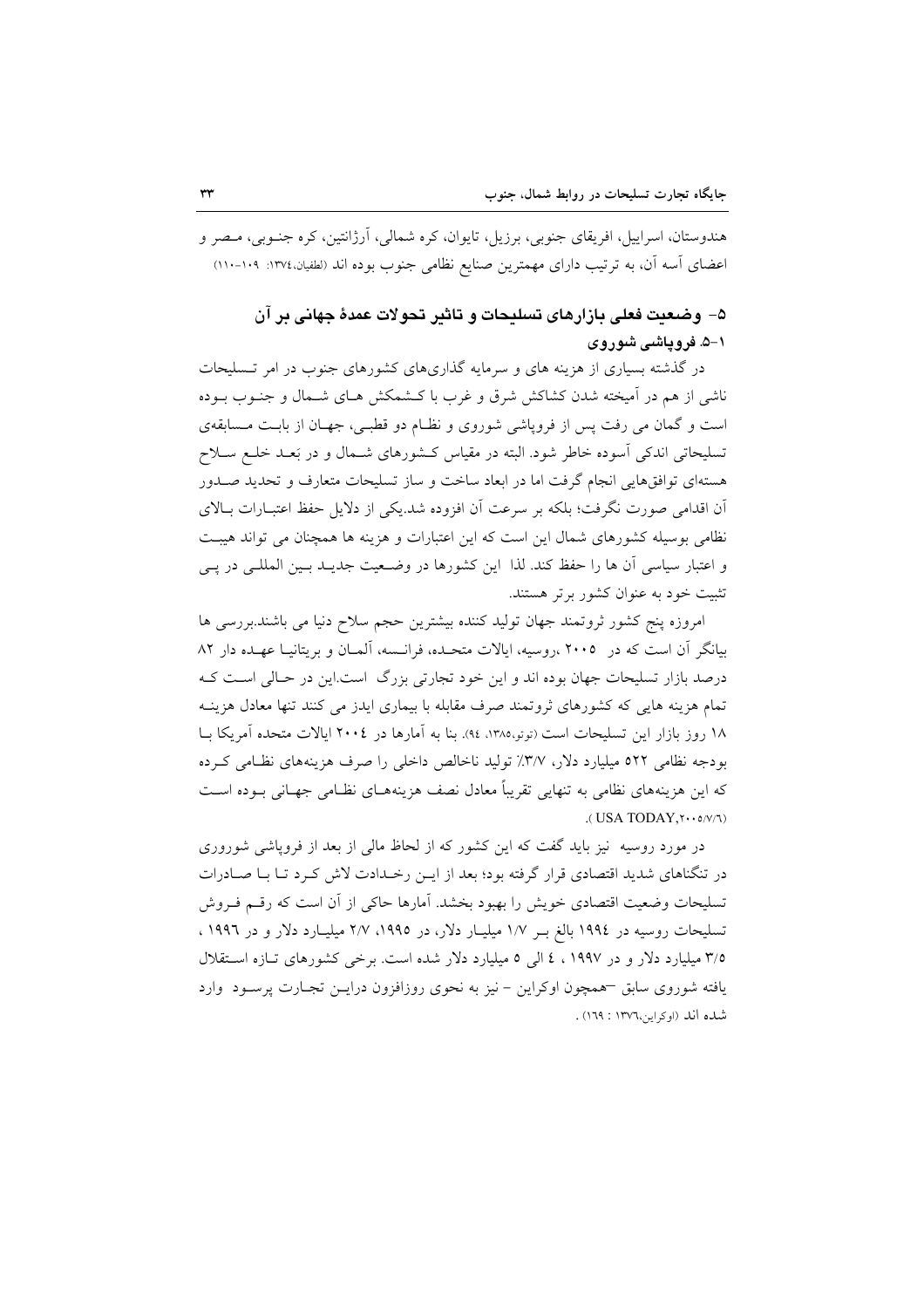در نهایت باید گفت فروپاشی شوروی و طلیعه به اصطلاح نظم نوین جهانی نتوانسته داد و ستد مرگ افزارها را تقلیل دهد؛ بلکه کشورهای شمال آزمندانه به این تجارت مـرگ افـزار بــا جنوب ادامه داده اند.

۲–۵. جهانی سازی انظام سرمایه داری

بدون شک در پایان سدهی بیستم دوری جدید آغاز شده اسـت کـه در آن هــم منفعتــی و رابطهٔ ای نزدیکتر بین جهانی سازی سرمایه، جنگ و نظامیگری دیـده مـی شـود.از ایـن منظـر، رابطهی بین فرایندهای جهانی سازی زیر سلطهٔ سرمایهٔ مالی و نظامی گـری روشـن اسـت زیـرا نظامیگری جنگ را تغذیه میکند.اما صنایع تولیـد اسـلحه در شـمال و جنـگ هــا در جنــوب استقرار يافتهاند.اين جنگ ها اغلب به غلط«جنگ هاي قومي»ناميده مي شوند؛ زيرا هـم پيامـد و هم ویژگی جهانی سازی غربی و نولیبرالی است.این یک پیامد است زیرا تغییر در سـاختار دول این قاره، برای غارت منابع طبیعی را چه بوسیله کشورهای سلطهگر،برنامهریزی و کنتـرل شـده و چه نشده باشد، به روالی رایج تبدیل کرده است.

بدین ترتیب، جنگ، ویژگی جهانی سازی است؛ زیرا بهرهبرداری بی رویـه از منـابع طبیعـی بوسیله شرکتهای چندملیتی و بازگشت درآمـد حاصـل از ایــن اقتـصاد غارتگرانــه در بــازار بین|لمللی در طول جنگ ها ادامه داشته،و بدون پنهانکاری در اقتصاد جهـانی مــشارکت کــرده است. از اینجا می توان فهمید که چرا راهبرد امنیت ملی آمریکـا کـه هیـات حاکمـهٔ بـوش در سیتامبر ۲۰۰۲ سرفصل های کلی آن را ارایه داد؛ تنها به دکترین «جنگ پیشگیرانه» اشــاره نــدارد بلکه این راهبرد همچنین اعلام میدارد که باید از«صلح، دمکراسی، بـازار آزاد و تجـارت آزاد» به عنوان «خواستههای غیرقابل بحث بشری» دفاع شود. البته به این معنا که این اجزای غیرقابـل بحث جهاني با ابزارهاي نظامي لازم الاجرا خواهند شد (سرفاتي،١٣٨٢ : ٢٠٨-٢١٠).

باید خـاطر نــشان شــود کــه متاســفانه و بــرغم قواعــد موجــود در عرصــه تجــارت آزاد و جهانی سازی، تسلیحات نظامی و تولیدات تسلیحاتی، همواره از یارانههای مستقیم و غیرمستقیم دولت ها برخوردار بوده اند و همین امر به ایجاد مؤسسات و کارتل های غول پیک صنعتی-نظامی منجر شده است که جهان را به سوی نظامیگری جهانی سازی شده بـه پـیش مـیبرنـد. ایالات متحده به عنوان بزرگترین قدرت تسلیحاتی، بیــشترین سوءاسـتفاده را در ایــن عرصــه می کند و بیشترین نقش را دارد. به عنوان مثال، دولت ایـالات متحـده در ۱۹۹۳، هنگـامی کـه شرکت لاکهید با مارتین ماریتا ادغام شد تا بزرگترین تولیدکننده اسلحه در جهـان باشـد، ۱/۲ میلیارد دلار معافیت مالیاتی برای آنها قائل شد. بر مبنای منطق تجارت آزاد که زیربنـای اصـلی جهاني شدن است، چنين پارانههايي، به عنوان موانع غيرتعرفهاي تجارت محسوب مي شـود. بـه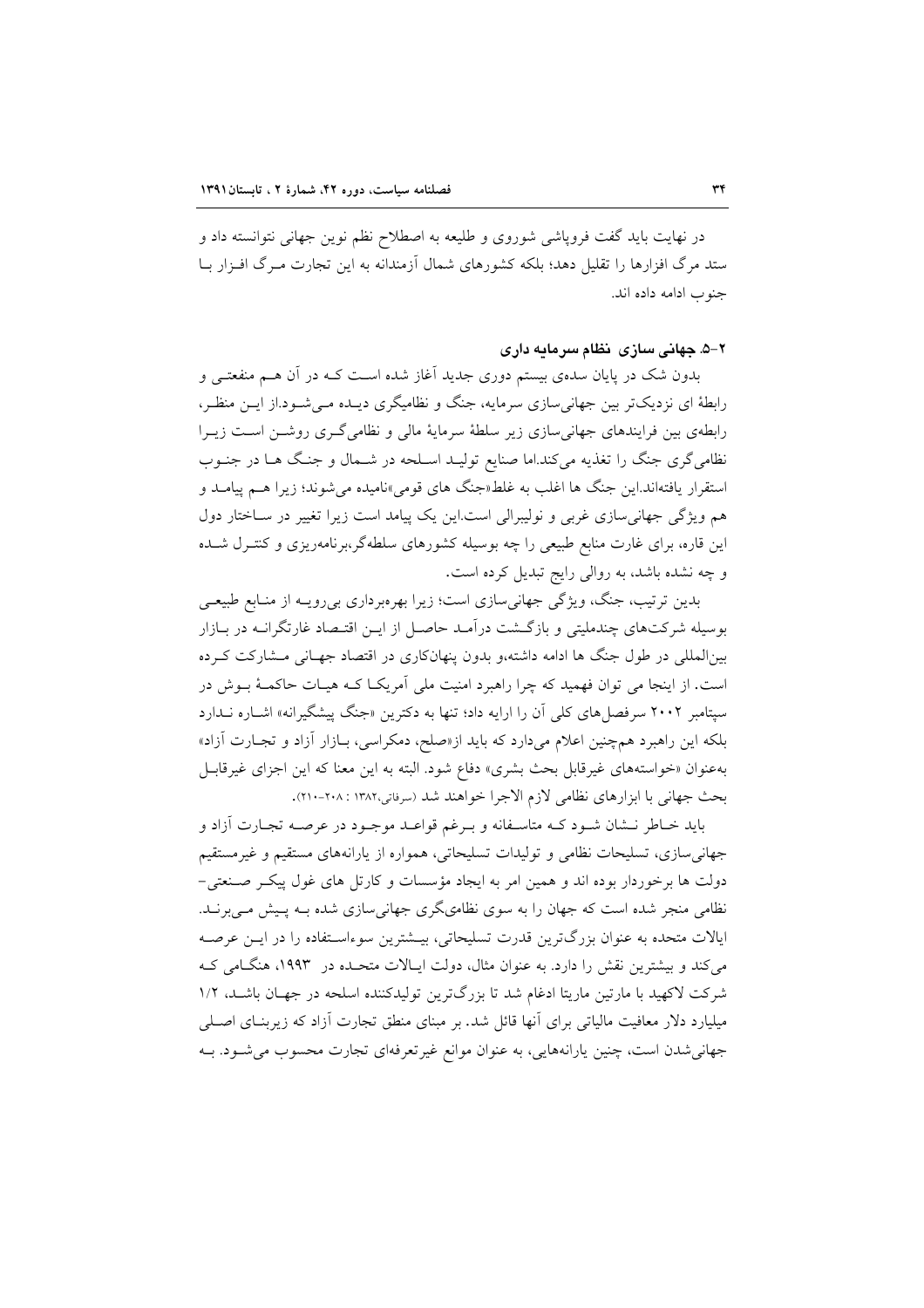عبارت دیگر، این پارانهها سودهای ناعادلانه و نابرابری است که یک شــرکت فعـال در عرصــه تجارت جهاني، از آن سود مي برد و نهادهاي مالي بين|لمللـي، متعهــد بــه حــذف ايــن ســودها شدهاند (ففي ۱۳۸۳: ۹۹-۱۰۰).

علاوه بر این،پس از به قدرت رسیدن نومحافظهکاران در ایالات متحده و به دلیـل روابـط مستحکم این سیاست مداران با ابر شرکتهای اسلحهسازی و صنایع نظامی، براسـاس یکـی از قوانین جدید، مقتولان و آسیبدیدگان ناشی از کـاربرد ایـن سـلاح هـا، حـق تعقیـب قــضایی سازندگان این تسلیحات را نداشته و عملاً حقوق آنان پایمال میشود(شر، ۱۳۸۶ : ۷۷ ) از سـوی دیگر، بحران اقتصادی کشورهای صنعتی و نظام سرمایه داری آنها را به سوی فروش تسلیحات بیشتر به کشورهای جنوب سوق داده است .

#### ۳–۵. حادثه دازده سیتامبر

باید اذعان شود که حادثه یازدهم سیتامبر با شکل گیری نوعی نظامیگیری در جهـان همـراه بوده است؛ به طوری که میزان خرید و فروش تسلیحات و تجهیزات جنگی رشدی خیره کننده داشته است و در سایه تحـولات پـس از ایـن رویـداد ایـالات متحـده بـه یکـی از بزرگتـرین فروشندگان این عرصه تبدیل شده است. به طوری که تنها در ۲۰۰۲، بـالغ بـر ۲۱ میلیـارد دلار قرارداد با دیگر کشورها منعقد کرده است. نکته قابل توجه آن که بخشی قابل توجـه از فـروش تسليحات اين كشور به دولت هايي بوده كه ساليان سـال در فهرسـت تحـريم ايـالات متحـده بودهاند. عقد قرارداد به میزان ۲۱ میلیارد از سیتامبر ۲۰۰۵ تا سیتامبر ۲۰۰٦ و ۱۰/۲ میلیارد دلار در سال پیش از آن، آماری است که از سوی پنتاگون منتشر شده است. همچنین متوسط عقـد قراردادهای نظامی این کشور از سال ۲۰۰۱ به بعد نیز ۱۰ تا ۱۳ میلیارد دلار بوده است.

يس از حادثه يازدهم سيتامبر، كشورهاي نفت خيز ماننـد عربــستان، اردن، امــارات متحـده عربي و بحرين، عمان خريدهاي هنگفت تسليحاتي از آمريكا كـرده انـد. همچنـين عــلاوه بـر کشورهایی چون هند و پاکستان، تحریمهای تسلیحاتی کشورهایی چون تاجیکستان، صربستان و مونتنگرو، ارمنستان و آذربایجان که به عنـوان متحـدان اصـلی ایـالات متحـده در جنـگ بـا تروریسم شناخته شدند، نیز لغو و همین موضوع سبب شد آنهـا نیـز هماننـد کـشورهایی مثـل ارمنستان، تاجيكستان و آذربايجان، نپال، يمـن، جيبـوتي و ازبكـستان و...بـه جمـع خريــداران تسليحات آمريكايي بييوندند.

اساساً هنگامی که کشوری اقدام به خرید تجهیزات جدیدی می کند؛ سالیان سال باید بابت بهینه سازی و تعمیر و نگهداری آن نیز هزینه کند.این گونه خریدها سبب میشـود کـه صـنایع نظامی در معرض خطرنابودی ایالات متحده جانبی تازه بگیرند(واین،۱۳۸٦: ۷۱-۷۲).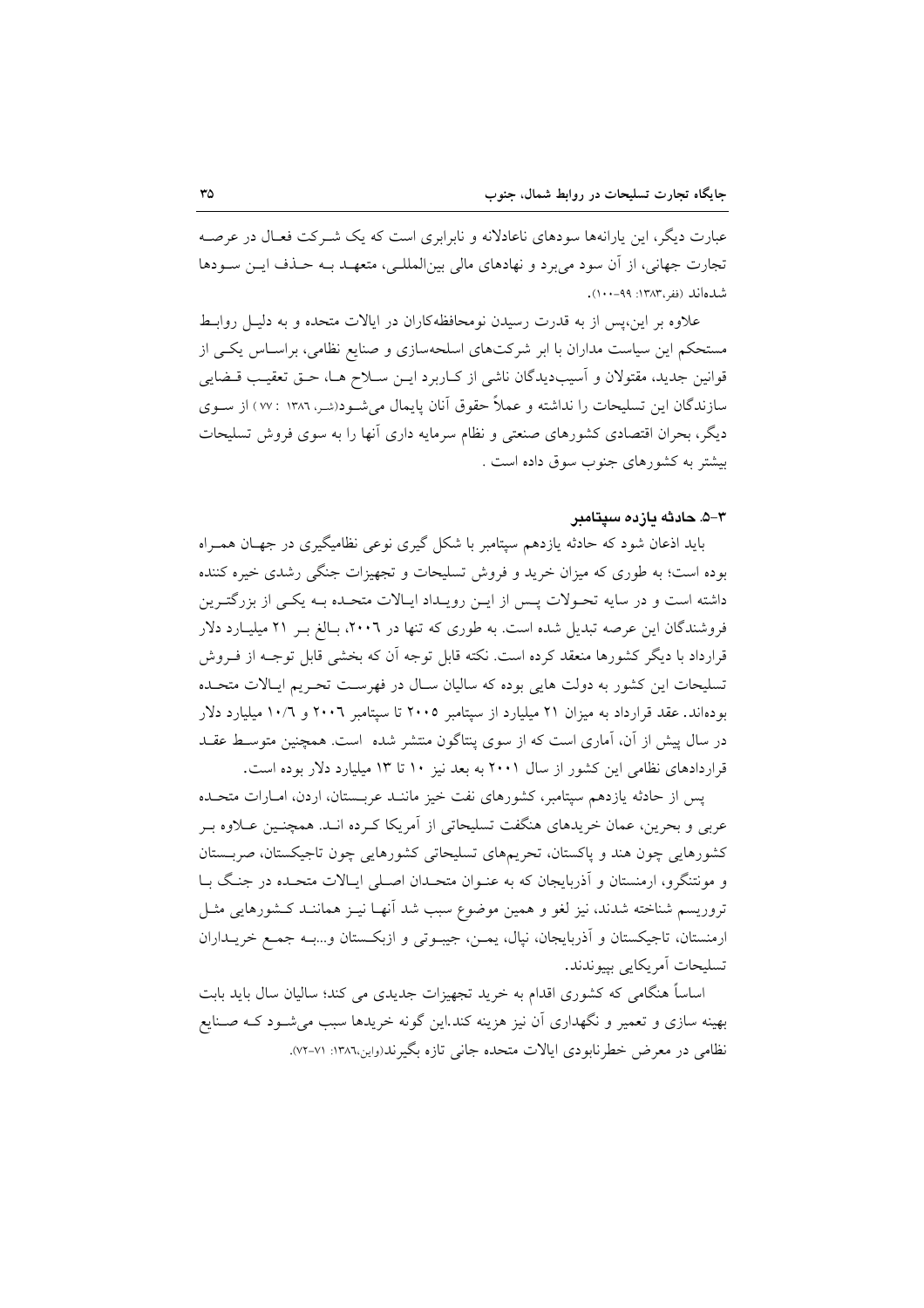در گزارش ۲۰۰۵ میلادی مؤسسه سیاست های جهانی (WPI) این حقیقت مطرح شـد کـه بیش از ۷۰٪ سلاح هـای صـادر شـده از آمریکـا، روانـه کـشورهایی شـده اسـت کـه دارای دولت هایی غیردموکراتیک و پایمالکننده حقوق بشر بودهاند. البته ایالات متحده در ایــن بــازار تنها نیست، چرا که دولت انگلستان نیز در سال گذشته به ۱۹ کشور از مجموع ۲۰ کشوری ک از سوی سازمانهای بین|لمللی به عنوان کشورهایی بحرانی از لحاظ نقض حقوق بشر شـناخته شدهاند، اسلحه صادر کرده است. همچنین کشورهای روسیه، یونان، چین و ایالات متحده، با سرازیر کردن سلاح های ساخت خود به جمهوری خلق کنگو، یکی از خونبارترین جنگ های داخلي تاريخ بشريت را رقم زدند(123,209: Bacevich, 2005: 123,209).

#### ۴–۵. بهانه مبارزه با تروریسم

شایان ذکر است که ایالات متحده پس از یازده سپتامبر، به بهانــه مبــارزه بــا تروریـــسم بــه سیاست های نظامی و تسلیحاتی گسترده ایی از جمله اشغال افغانستان و عـراق مبـادرت ورزیده و از جمله به نظامی کردن کشورهای افریقایی دامن زده و مــوج ســوم ٰ نظــامیگری در این قاره را پایه گذاری کرده است به عنوان مثال، مجموع کمک هـای مـالی، تـدارکات و نیــز آموزش این کشور به بهانه جنگ با تروریسم به ۸ کشور آفریقایی از سقف ٤٠ میلیون دلار در سال های ۱۹۹۷ تا ۲۰۰۱ به سقف ۱۳۰ میلیون دلار طبی سـال هـای ۲۰۰۲ تــا ۲۰۰۲ افــزایش یافت ایالات متحده آمریکا در چند سال اخیر، ضمن ایجاد پایگاه هایی در برخی کشورها مانند جیبوتی و منطقه شرق و شاخ آفریقا و استقرار ناوگان دریایی خلیج گینه، مبلغی به ارزش ٥٠٠ میلیون دلار را برای افزایش امنیت مرزی و کمک به عملیات ضدترویستی آفریقایی که به شکل ارسال تجهیزات،ادوات و ارتقای آموزش های لازم بـه نیروهـای آفریقـایی صـلحبـان صـورت میگیرد به کشورهای بنین، بوتسوانا، ساحل عاج، اتیوپی، گابون، غنا، کنیا، مالاوی، موزامبیک، نیجریه، سنگال، آفریقای جنوبی، اوگاندا و زامبیا اختصاص داده شده است (مادیان.۱۳۸۸: ٦٩-٦٨).

همچنین پنتاگون سرگرم طرحی برای احداث پایگاههای هـوایی و دریـایی درگـابن، کنیـا، مالي، مراكش، نامبيا، سنگال، تونس، اوگاندا، زامبيا و برخي جزايـر أفريقـايي چـون ســائتومه و پرنسیب است.همچنین صادرات و فروش تسلیحات نیز در ایــن سیاســت هــا فرامــوش نــشده همان گونه که ارزش مالی فروش تسلیحات و تجهیزات ایالات متحده در سـال هـای ۲۰۰۷ و ٢٠٠٦ به الجزاير بالغ بر ٢٨١ ميليون دلار مي شود. همچنين ايالات متحده به انعقـاد توافــقiامــه همکاریهای امنیتی با کشورهای اوگاندا، گابن، غنا، سنگال و زامبیا پرداخته است. در حالی که

<sup>-&</sup>lt;br>موج اول نظامیگری یا میلتیاریسم کشورهای اَفریقایی با اَغاز جنبش۱ای ضداستعماری و پان اَافریکانیسم رخ داده است -و موج دوم اَن با تشدید دامنه مداخلات خارجی و تقابل دو ابرقدرت در دوران جنگ سرد همراه بود.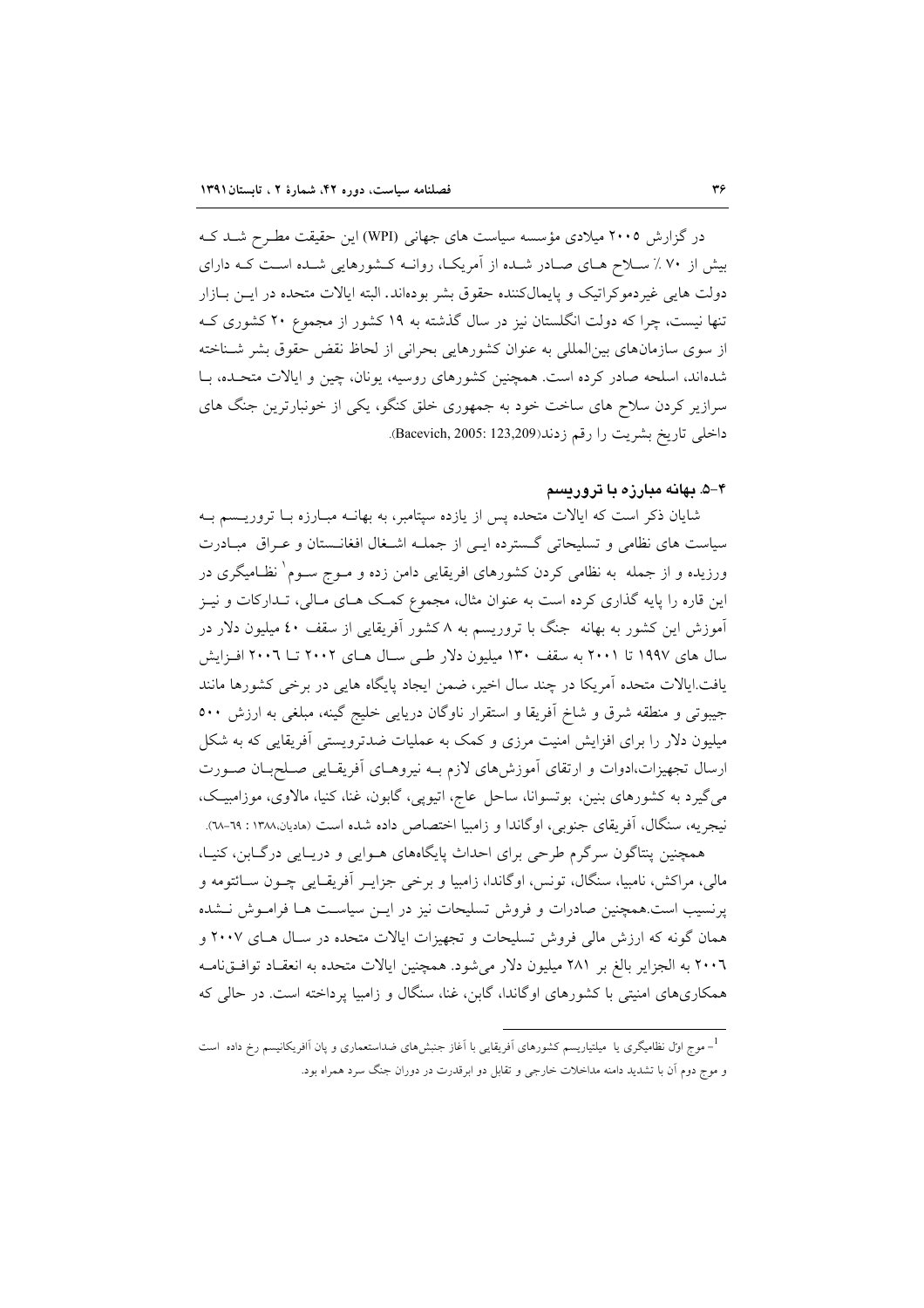آگاهان سیاسی و فعالین حقوق بشر عمیقاً نگرانی خود را از رشد و توسعه بوروکراسی نظـامی و كندشدن توسعه پايدار، حقوق بشر،جامعه مدنى و شفافيت سياسي و مهمتر از همه انتخابات سالم در کشورهای آفریقاییدر پی سیاست های نظامی آمریک در ایــن دسـته کـشورها اعــلام می کنند. آنها از نظامی شدن کمک های آمریک] بـه کـشورهای آفریقـایی و توقـف رونــدهای اجتماعی، سیاسی و اقتصادی به خوبی آگ|ه هستند و بـا ذکـر آمارهـای نگـران کننـده نــشان می دهند که هزینه منازعات مسلحانه ناشی از آن طی ۱۵ سال گذشته آفریقـا تـاکنون بـالغ بـر ۳۰۰ میلیارد دلار بوده که از هزینه توسعه این قاره فرارفته است.طی سال های ۱۹۹۰ تــا ۲۰۰۵ بالغ بر ٢٥ كشور أفريقايي درگير منازعات مسلحانه و اشكال قهر أميـز انتقــال قــدرت بــودهانــد (هادیـان.۱۳۸۸ : ٦٩-۷۰). مطالعات تاریخی از موجهای اول و دوم نظامیگری در کشورهای آفریقایی مؤيد اين امر است كه موج سوم نظاميگري نيز مـيتوانــد بــه وقــوع كودتاهــا، انتقــال قهرآميــز قدرت، عريض و طويل شدن ميليتاريسم و بوروكراسبي نظـامي،افزايش بودجـه نظامي،تــشديد دامنه رقابت تسلیحاتی منطقهای و روی کارآمدن نظامیان در این کشورها بیانجامد.

## ۵–۵. بحران های اقتصادی در کشورهای شمال

آمریکا در این میان قصد دارد با اتکا به توانایی نظامی خویش داعیه رهبری خود را در نظم نوین جهانی تثبیت کند؛ همچنان که ظهور بیداری اسلامی در بسیاری از کشورهای مسلمان نیز عاملی است که کشورهای شمال از تفوق نظامی خود چیزی نکاهند. در هر حال در اوضـاع و احوال کنونی و با توجه به بحران و رکود اقتصادی دنیای غرب و شرق، این کشورها یکی از راههای نجات از این بحران را روی اَوردن مجدد به صـادرات پـر منفعـت تـسلیحات در دوره رقابتهای عظیم اقتصادی امروز می دانند؛ این در حالی است که شمالی ها خــود اکثــراً گرفتــار کسریهای چشمگیر بودجهای هستند و حتی بیکاری در برخی از کشورهای اروپایی بـه حــد بالايي رسيده است. ظهور بحران هايي مانند «وال استريت» در ٢٠١١ و ركورد آن در برخي از کشورهای غربی ،به خوبی بیانگر وضعیت نه چندان بسامان اقتصادی این کشورها است .

آنچه مسلم می نماید، آن است که افزایش نجومی بودجههای نظامی کشورهای شـمال بـه رهبری آمریکا ، نقش بسیار مؤتر در افزایش این بحران ها و نابسامانی ها داشته است. همـان گونه که دولت بوش به دنبال جامه عمل پوشاندن به فکر راهبردی نومحافظهکاران بـود تـا پرهزینهترین ارتش عالم را ایجاد کند که هیچ کشوری یارای مقابله بــا اَن را نداشــته باشــد. در همین راستا در حالی که بودجه نظامی آمریکا در ۲۰۰۱ میلادی، ۳۰۰ میلیـارد دلار بـود، ایـن بودجه در ۲۰۰۷ میلادی به ۵۳۰ تا ۵۶۹ میلیارد دلار رسیده است. به علاوه، بخشی مهم از ایــن بودجه صرف قراردادهای نظامی غیرقابل کنترل و حسابرسی میشود. شایان ذکر است بودجـه نظامی ٤٨٢ میلیارد دلاری این کشور در ٢٠٠٥ میلادی، ٣/٨ درصد از کار تولید خالص داخلی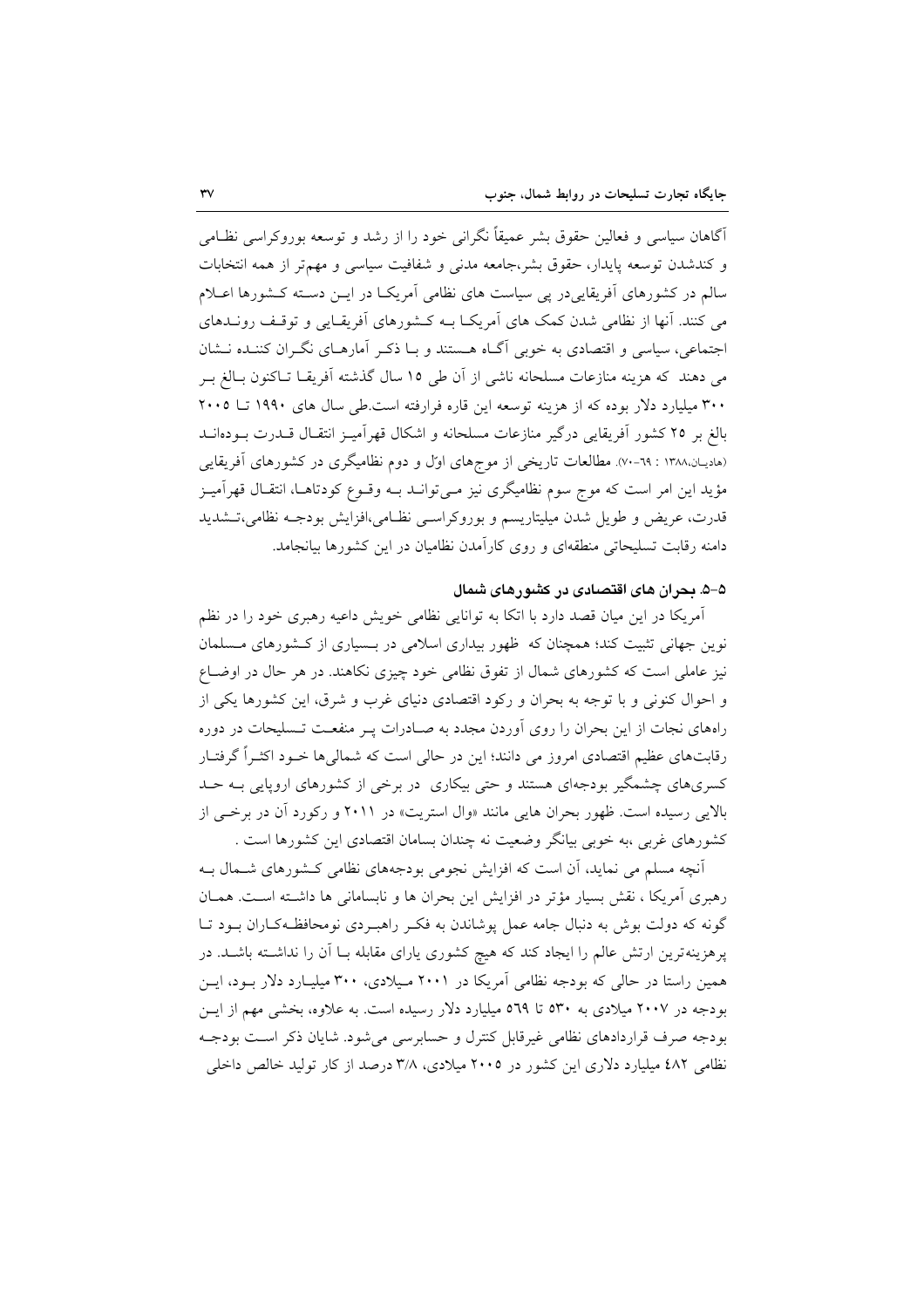(GDP) آمریکا را شامل می شده؛ در حالی که این رقم درکل بودجه نظـامی کـشورهای عـضو پیمان ناتو ۲۹۶ میلیارد دلار بوده و ۱/۹ درصد کل تولید خالص داخلی (GDP) آنهـا را تــشکیل داده است. به علاوه ،کارشناسان پیش بینی کرده اند پس از خـروج نظامیـان آمریکـا از خـاک عراق، کل هزینه این کشور که شامل هزینههایی مهم نظیر هزینههای مربـوط بـه مراقبـتهـای یزشکی سربازان و بازسازی تجهیزات، می تواند هزینهای اضافی معـادل ۲ تریلیـون دلار را بـر مالیاتدهندگان آمریکایی، تحمیل کند. اما با نگاهی دقیقتر می تـوان دریافـت کـه ایــن جنـگ میتواند برای شرکتهای پیمانکار طرف قرارداد با ارتش آمریک بسمیار سودآور باشـد. ایــن پیمانکاران و فرماندهان عالی رتبه ارتش ، لابی قدرتمند را برای جنگ هایی بیشتر امـا کوچـک، سريع و گران قيمت فراهم كردهاند(مك كي،١٣٨٦: ٦١-٦٢).

## ۶–۵. پیشرفت های علمی ،فناوری نظامی و تسلیحاتی بویژه در عرصه نانو و فضا

در دهههای اخیر نقش سیستم صنعتی-نظامی در نظامی کردن کرهی زمـین اهمیـت ویـژه یافته است.روشن است که سیستم صنعتی-نظامی آمریکا در این عرصه جایگاهی ویژه داشته و سازوکارهای اقتصادی و سیاسی دوره پس از جنگ، سیــستم صــنعتی-نظــامی را در اقتــصاد و جامعهی آمریکا به خوبی استوار ساخته است.این سیستم تاثیری بسیار قوی بر توسعهٔ برخبی از فن آوریها مانند هوانوردی، اکتشافهای فضایی و الکترونیک داشته و آنها را تبدیل به صنایعی پیشرفته کرده است. بازتولید این سیستم در دههی ۹۰ عاملی مهم در گسترش فرایند نظامیگری و پیشرفت تسلیحات و صنایع مرتبط با آن داشته است. نقــش محــوری فــن[وری اطلاعــات و ارتباطات در ایجاد تفوق کامل نظامی و امنیتی و بحران ناامنی در شبکهی اینترنت، شکل گیـری «مجموعهى نظامي-امنيتي» در اقتصاد جامعهى أمريكا را تشويق مي كند و حتى مي تواند بـه أن موقعیت برجستهتری از«مجموعههای نظامی-صنعتی»دوران جنگ سرد بدهد(سرفاتی،۱۳۸۲: ۲۰۷).

درحال حاضر به يقين مي توان ابراز داشت كه در عرصه جهاني همچنان تجـارت و توليــد اسلحه و ابداعات جدید در این عرصهها با سرعت روزافزونی ادامه دارد. همچنان که طرحهای بلندپروازانه مقامات پنتاگون در جهت سلاح هایی بسیار پرهزینه و پیشرفته در جریان است و آمریکاییان مدعی اند که در حال ساخت نسل تازه ای از سلاح های جنگی هستند(مک کی، ۱۳۸٦:  $(1 - 71)$ .

از سویی تلاش همه جانبه دول شمال به رهبری آمریکا در راستای نظامی کردن فضا، کـره خاکی در معرض خطری بزرگ و همه جانبه قرار گرفته است. امروزه از سوی مقامات سیاسبی و نظامی غربی چنین اعلام می شود که قراردادن تـسلیحات نظـامی در فـضا، غیرقابـل اجتنـاب است.از ۲۰۰۱ میلادی تاکنون، گزارش های متعدد انتشار یافته که براساس آنها، به قرار گرفتن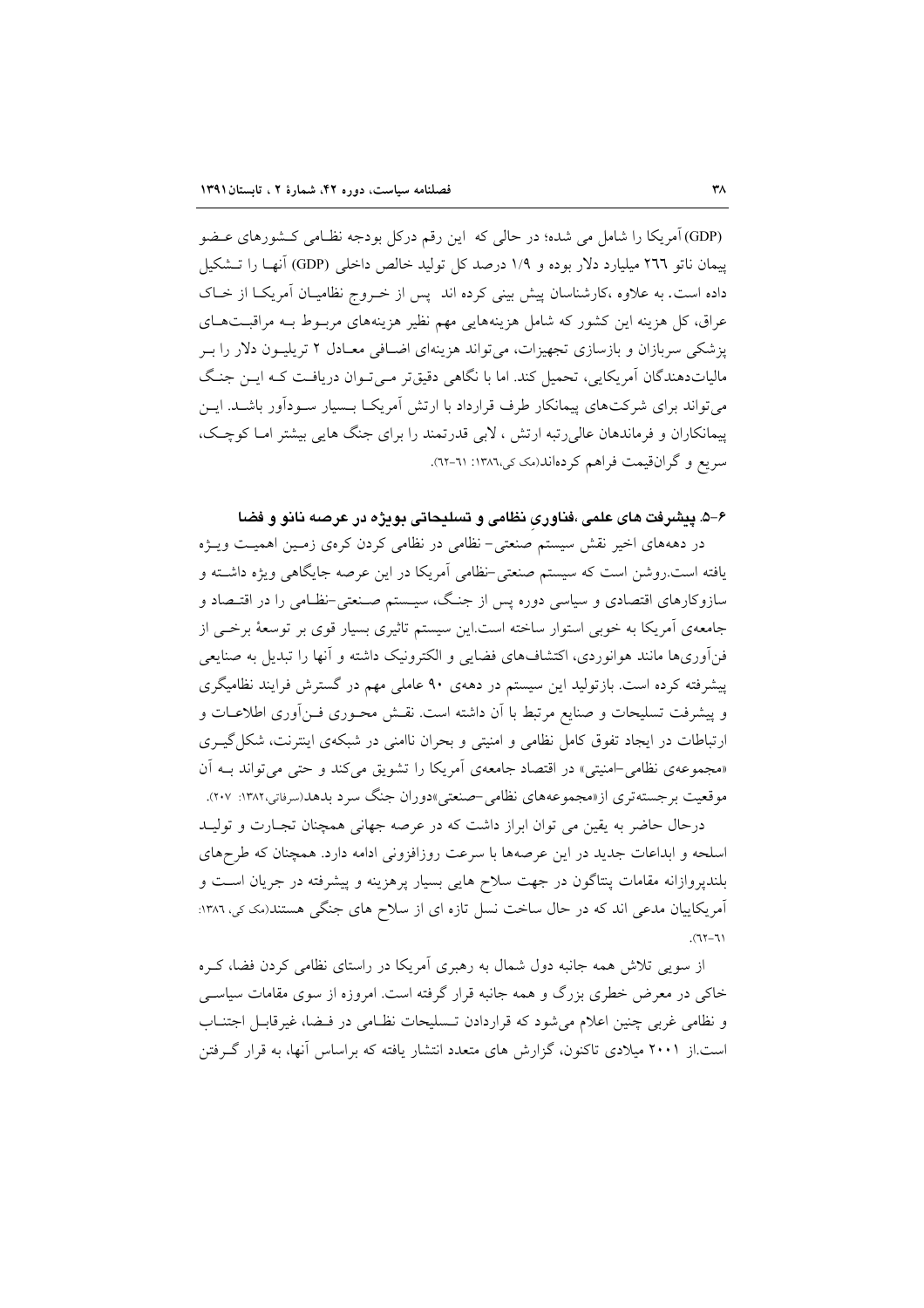تسلیحات نظامی ایالات متحده در فضا و ضرورت تشدید این روند از سـوی دولتمـردان ایـن کشور اشاره شده است( هارتونگ،١٣٨٦ : ٧٦-٧٧)

لازم به ذکر است که اهمیت تسلیحات فضایی و فضای اّن سوی جــو در سیاســت دفــاعی باقی کشورهای شمال و از جمله کشور فرانسه بسیار مشهود است .به عنوان مثال،این کشور در ۱۹۸۵ پروژه (VEC) «ديدن، شنيدن، انتقـال دادن»/Voir,Ecouter.Communiquer را ارائــه و آن را سرلوحهٔ برنامه های فضایی قرار داده است. در چارچوب برنامه مزبور که واکنشی هم در قبـال جنگ ستارگان آمريكا بوده است،فرانسويان برنامه هاي فضايي مختلـف از جملـه «هليـوس»و «سير اكوز» را به جريان انداخته و توسعه بخشيدند(اخوان كاظمى، 1372: ٦٩-٧٠) .

در حال حاضر، یکی از مهمترین تهدیدات برای حفظ صلح و امنیت بینالمللی،استفاده از پیشرفت های نوین علمی و فناوری در امور نظامی است،با بهرهگیری از این پیشرفت ها،علاوه بر اینکه امکانات جدید نظامی فراهم شده،بلکه اشکالی جدید از تهدیدات بـینالمللـی نیـز در حال شـكل گيـرى اسـت.در سـاليان اخيـر برخـي اسـاتيد صـاحب نـام غربـي ماننـد مايكـل چاسودسفکی و روسالی برتل اذعان کرده اند کـه ایـالات متحـده در اسـتمرار برنامــه جنـگ ستارگان، و تحت عنوان پروژه ایی به نام هارپ/HAARP، به فناوری دست یافته کـه مـی توانـد به نحو گزینشی با هدف ایحاد تغییرات جوٌی به بی ثبات کردن اقتصاد ملی کشورهای مخالف خود بیردازد و همه نظام های اقتصادی کشورهای هدف را با دستکاری ها و تغییرات جوی و «یونی» با بی ثباتی مواجه سازد. در واقع هارپ فناوری که بر پایـه انتـشارکنترل شـدهٔ امـواج رادیویی بسیار قدرتمند بر سطح فوقانی جو ۖ وارتقاء گرمای اَن در فضای ماورای جو ۖ و ایجـاد بازتاب امواج الكترومغناطيس زيان باردر مناطق مورد تهاجم بنا شده است. بـا اسـتفاده از ايــن تسلیحات پیشرفتهٔ نامتعارف و بر اساس این فن آوری ویرانگر میتوان بــه تقویــت توفــان هــا، راه اندازی سیل ها و خشکسالی ها و تغییرات جریان های جوی و حتی زالزلـه هـای هدفمنـد در هر منطقه ایی دست یازید و الگوهای اکولوژیک نقـاط زمـین را در جهـت منـافع ایـالات متحلَّده تغيير داد(چاسودسفكي،١٣٨٢: ١٠٥-١٠٠).

افزون بر این، آمارهای جهانی نشان می دهد که دولت ها بـه خـصوص قـدرت هـای اول نظامی جهان، بودجههای تحقیقاتی زیادی را برای کاربردی کـردن علـم و فنـآوری «نـانو» در امور نظامی اختصاص دادماند زیرا توانایی های شگفتانگیز فنآوری نانو برای کاربردهای دفاعی ونظامی بهخوبی بر همگان آشکار شده و به همین جهت در برنامههای کوتاهمـدت و بلندمـدت صنایع دفاعی کشورهای توسعه یافته؛ توجهی خاص به آن می شود. تحقیق و توسعه نظـامی در فناوری نانو در دو دهه اخیر با سرعتی متوسطی جریان داشته گرچه همچون دیگ عرصـههـا ایالات متحده امریکا پیشروتر از دیگر کشورها، تحقیقات نظامی خود را در فناوری نانو از دهه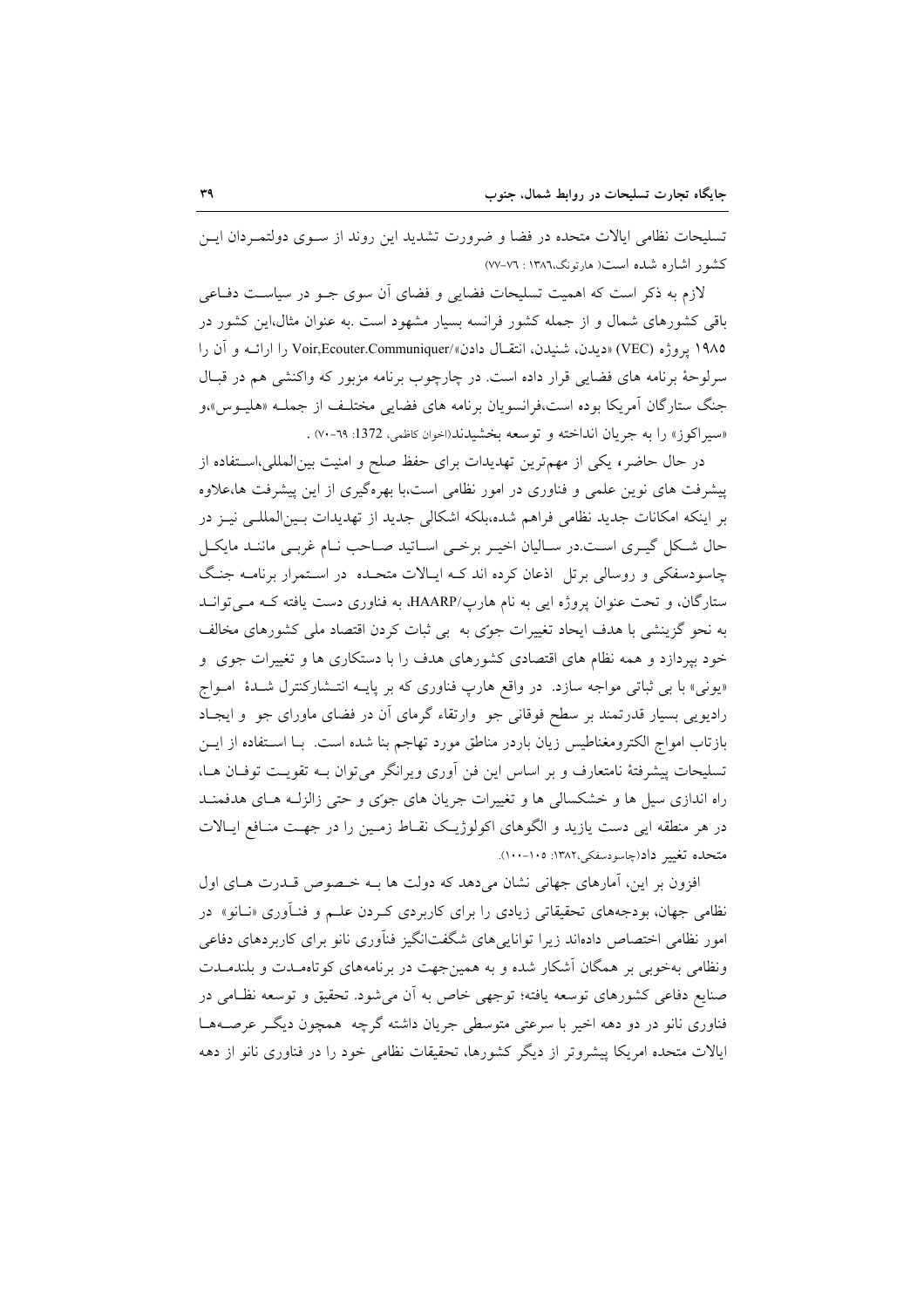۱۹۸۰ آغاز کرده است.این تحقیقات، کشورها و نهادهـای فرامنطقـهای دیگـر همچـون آلمــان، انگلستان، فرانسه، هلند، سوئد، روسیه، اتحادیه اروپا و سازمان پیمان آتلانتیک شـمالی/نــاتو را ترغیب کرده که تحقیقات نظامی در عرصه فناوری مزبور شروع کنند.

کاربردهای نظامی فناوری نانو بهگونهای است که به خصوص در ایـالات متحـده از ۱۹۹۲ یکی از شش عرصه تحقیق راهبردی در عرصه دفاعی و۲۸٪ بودجه تحقیق و توسعه فنآوری را به این امر اختصاص داده است (شجاع،۱۳۸۸: ۲٤۰-۲٤۱). در هر صورت فناوری نوظهور نانو ابزاری برای گسترش رقابتهای تسلیحاتی و رونق فریبندگی افزونتر تجارت تسلیحات بـویژه جهـت کشورهای جنوب خواهد شد. همچنــان کــه هزینــه هــای نظــامی ۲۰۰۸ ، ۲/۶ درصــد رشــد ناخالص تولیدات ملی را داشته است ( Jane Defense, 2006: 15) و درصـد رشـد هزینــه هـای نظامي خاورميانه از سال ١٩٩٨ تا ٢٠٠٧، ٦٢ درصد بوده است (انصاريان،١٣٨٨: ٤٣ ).

## ۶. توصيه هايي در جهت منع يا كاهش تجارت تسليحات

در عرصهی ممانعت از تجارت تسلیحات و یا کـاهش آن پیــشنهادهایی ماننــد مــوارد زیــر می توان ارائه داد:

١- مطلع ساختن افكار عمومي از خطـرات و تبعـات منفـي تجـارت اسـلحه و مـسابقة تسلىحاتى؛

۲- ادامهی مفاهیم تازه ای از امنیت در عرصهی جهانی ؛

٣- تلاش در جهت عقد موافقتنامه های منع تولید تسلیحات؛

٤- تقويت سازمان ملل جهت اعمال مـوثر سـازوكار حفـظ صـلح و رفـع عرصـه هـاى كشمكش و افزايش اعتماد متقابل ميان كشورها؛

٥– ماليات بندي سنگين براي تجارت اسلحه در عرصه جهاني؛

٦- آشکارسازی صادرات تسلیحات و تاسیسات و وسایل تولید اسلحه و ثبت قراردادها؛

تلاش در جهت دستیابی به امکانات تبدیل صنایع نظامی به تولیدات غیر نظامی؛  $-V$ 

٨- انعقاد موافقتنامههای بین المللی و متعهد نمودن دولتها مبنـی بـر اینکـه فرأینـد تحقیق، توسعه، تملک و بکارگیری سلاح ها، وسایل و شـیوههـای جدیـد جنگـی را همـسو و مبتني بر قواعد و تعهدات حقوق بينالملل ادامه دهند.

شایان ذکر است که یکی از خطرناک ترین فعالیتهای گروههای جنایی سازمان یافتـه در قرن بيست و يكم ، توليد غير قانوني و قاچاق تسليحات گرم است. جامعـه بـين|لمللـي و در رأس اَن ســازمان ملــل متحــد در اواخــر قــرن بيــستم اقــدام بــه تــدوين كنوانــسيوني تحــت عنوان«کنوانسیون ملل متحد علیه جنایت سازمان یافته فراملی»همراه بـا دو پروتکـل کـرد. ایـن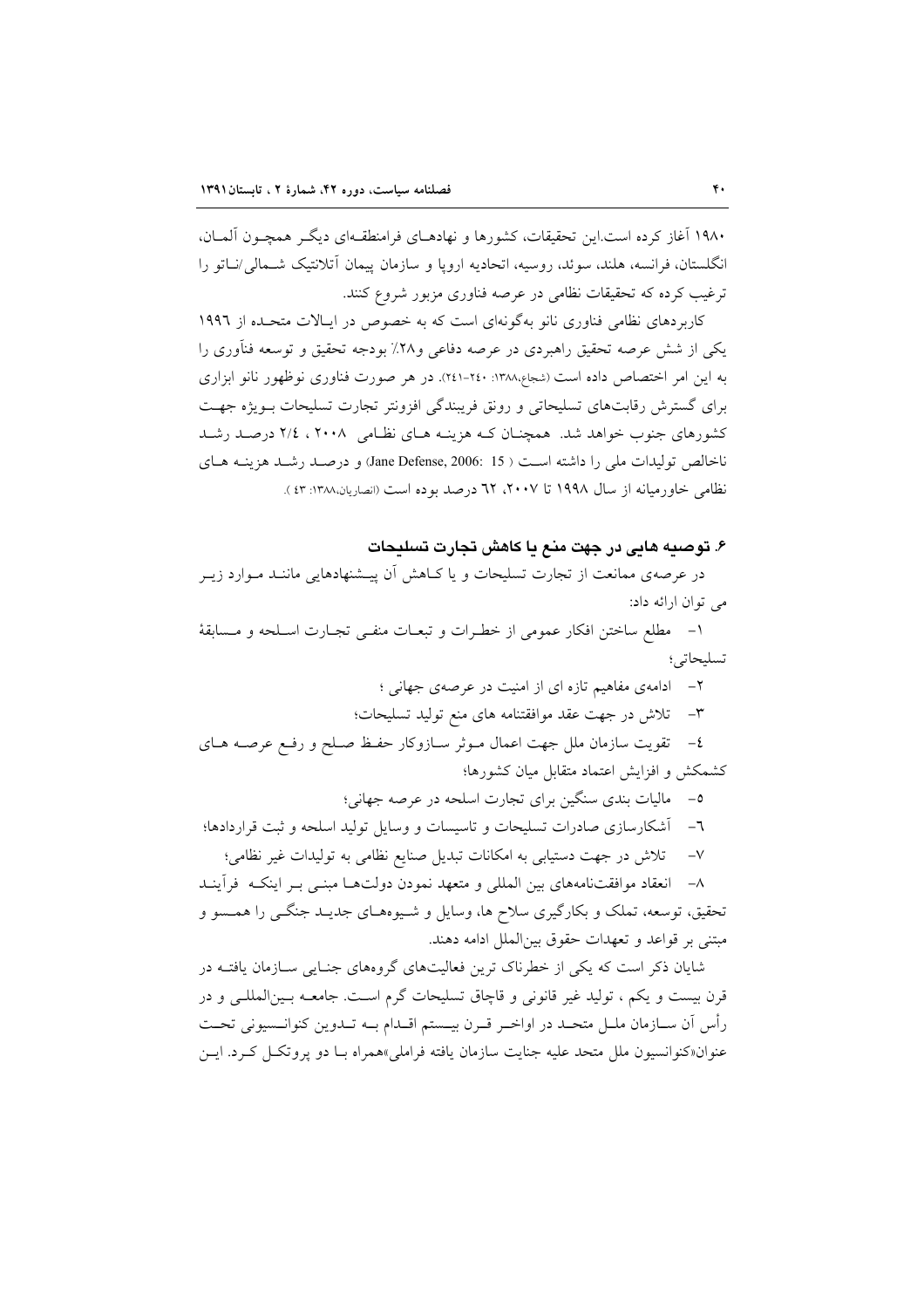اسناد در دسامبر ۲۰۰۰ در پالرموی ایتالیا برای امضای دولت ها مفتـوح شـدند. پروتکـل سـوم تحت عنوان «پروتکل عليه توليد غير قانوني و قاچاق تسليحات گرم، قطعات و اجـزاي أنهـا و مهمات ، مکمل کنوانسیون ملل متحد علیه جنایت سازمان یافته فراملی»در ۲۰۰۱ تدوین و بـه تصویب مجمع عمومی رسید که به عنوان جامع ترین سند بـینالمللـی در ایـن عرصـه، مـورد بررسی قرار میگیرد.در این پروتکل، دول متعاهد، ملزم بـه جـرم انگــاری قاچـاق تــسليحات، معاضدت فنی و آموزشی، تبادل اطلاعات، ثبت و علامتگذاری تسلیحات، نظارت بر تجـارت تسليحات و مصادره تسليحات غير قانوني شده اند. هـدف غـايي پروتكـل، همـاهنگي حقـوق داخلی دولت ها و تشویق آنها بـه همکـاری اسـت. ایــن یروتکــل عمــدتا مبتنــی بــر اقــدامات پیشگیرانه است(سلیمی،۱۳۸۲: ۱۰۱) و تـشویق کـشورها بــه تـصویب چنـین پروتکـل هـایی، از راهکارهای مهم مقابله با تجارت سیاه و مرگبار تسلیحات است.

## ٧- نتىجە

بر اساس مستندات ارایه شده سعی شد مدعا و مفروض این پژوهش اثبات شود بـه همـین دلیل با استدلال بیان شد کـه تجـارت تـسلیحات همـواره ابـزاری سـودمند و سیاسـت سـاز و استعماری برای کشورهای متمول شمال بوده ً و تأثیرات منفی هزینـه هـای نظـامی بـه عنـوان سدی در مقابل رشد و توسعه ی کشورهای جنوب عمـل کـرده اسـت و نـشان داده شـد کـه وضعیت فعلی و بسیار پر رونق بازارهـای تـسلیحاتی و تحمیـل ایـن تجـارت بـه كـشورهای جنوب تحت تاثیر تحولات عمدهٔ جهانی و موضوعاتی مانند فروپاشی شوروی،جهانی سازی نظام سرمایه داری، حادثه یازده سپتامبر، بهانه مبارزه بـا تروریـسم ،بحـران هـای اقتـصادی در کشورهای شمال، و پیشرفت های علمی، فناوری نظامی و تـسلیحاتی بـویژه در عرصـه نـانو و فضا باعث گسترش روز افـزون ايــن تجــارت پرســود و نظــاميگري و توســعه نيــافتگي بيــشتر كشورهاي جنوب گشته است.

در حال حاضر، گرچه بلوک بندهای نظامی تا حدودی بـه بلـوک بنـدهای اقتـصادی مثـل اتحادیه اروپا و نفتا و …تبدیل شده و صحبت از نبرد اقتصادی قدرت های جهانی می شود امـا بدون شک صدور پر منفعت تسلیحات و سـاخت سـلاح هـای پیـشرفته بـه عنـوان ابزارهـای پشتیبان نبردهای اقتصادی بوسیله کشورهای عمده شمال به کـار گرفتـه مـی شـود. امـروزه بـا گذشت ٣٣ سال از انقلاب استکبار ستیز اسلامی ایران و تاثیر گذاری آن بر جنبش های بیداری اسلامی کنونی، غرب به رهبری آمریکا سعی دارد با دامن زدن به خطر ایـران بـرای کــشورهای منطقه و اجرای جهانی پروژه «ایران هراسی» ،فروش تسلیحات خـود رابـه آنـان و كـشورهای مرعوب تحميل كند.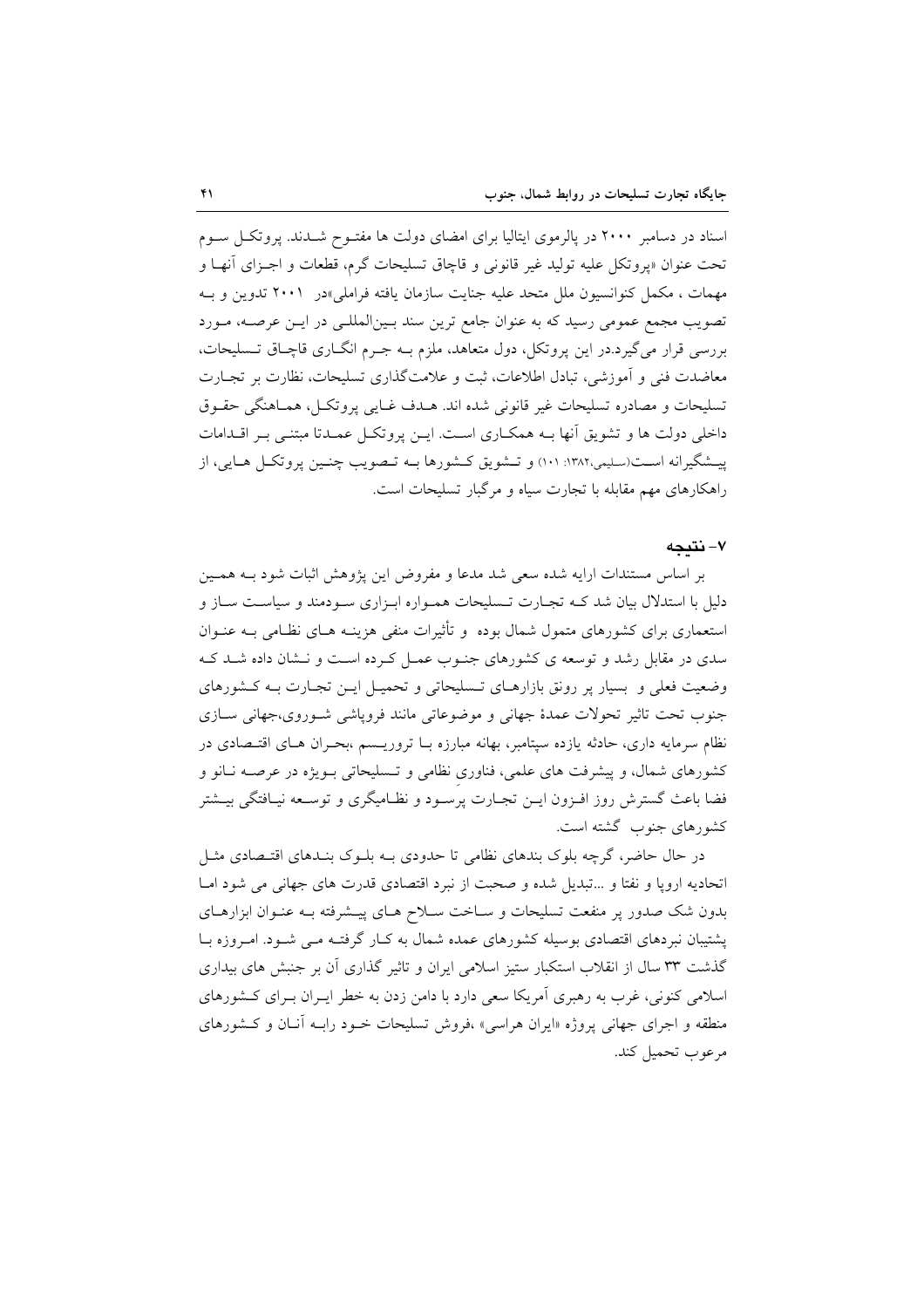می توان گفت که توصیه ها و معاهدات ناظر بر مقابله با تجارت تسلیحات، عمــلا تــاکنون چندان توفیقی نداشته اند. در تایید این امر باید خاطر نشان ساخت که تنها وقتی مے توان به توقف روند صدور پرمنفعت تـسليحات از كـشورهاى شـمال بـه جنـوب اطمينـان يافـت كـه کشورهای شمال در فرهنگ مادی و سودیرست خود بازنگری کنند. از تبعات چنسن فرهنگے صادرات روز افزون تسلیحات و دامن زدن به اختلافات منطقهای در جهت رسـیدن بـه سـود بیشتر است. نتایج منفی چنین عملکردی امروزه به خود صادر کنندگان نیز سرایت کـرده اسـت كرده است همچنان كه با استناد به گزارش اداره پليس فدرال آمريك) ( Federal Bureau (FBI) of Investigation، از میزان تصاعدی جرایم این کشور در خلال سـال هـای ۱۹٦۰ تــا ۲۰۱۰، ایالات متحده را می توان یکی از جرم خیز ترین ً و از مهد های اصلی جـرایم خـشونت آمیـز جهان به حساب أورد( FBI Uniform Crime Reports).

امام خمینی (ره) در ۱۲ آبان ۱۳۵۷ طی مصاحبهای با مجلهی آلمانی اشپیگل بـا دورنگـری خاص وضعیت فعلی جهان غرب و راه حل أنها را بیان فرموده اند که به عنوان حسن ختام این نوشتار به آن اشاره می شود:

«مادیت که معنی آن در تحصیل قدرت مادی به هر وسیله و از هر راه خلاصه می شود کار بشریت را مواجه با بن بست ساخته است؛ اینک زمان آن است که فعالیت مادی ، آمادگی برای اعتلای مذهبی انسان تلقی شود. و همین تلقی است که بشریت امروز و فردا را به مــذهب بــاز میگرداند. اسلام دینی است که با تنظیم فعالیتهای مادی راه را بـه اعـتلای معنـوی انـسان مبر گشاید»(صحیفه امام،۱۳۸۶،ج ٤: ۳۶۰).

# منابع و مآخذ:

## الف. فارسى:

- ا . آیرملو ،رضا.(١٣٦٦)، **راهبرد استعمار نو، دگرگونیها و بحران ها**،تهران: امیر کبیر.
- ۲. اخوان کاظمی، بهرام.(۱۳۷۲)، «دکترین وسیاستهای دفاعی امنیتی فرانسه بعد از جنگ جهانی دوم»، **سیاست دفاعی**،سال اول، شماره ٣ و ٤، تابستان و ياييز ،ص ٦١-٩٥.
- ۳. «اوکراین می تواند در زمره پنج کشور اول جهان از نظر صدور تسلیحات قرار گیرد»،(۱۳۷۲)، **مطالعات آسیای مرکزی و** قفقاز، پاییز ، شماره ۱۹، ص۱۳۸–۱۷۲.
	- ۴. انصاریان، مجتبی(۱۳۸۸)، «خاورمیانه و تسلیحات»، **فصلنامه مطالعات خاورمیانه**، تابستان، شماره ٥٧، ص۲۹–٤٧.
- ۵. برانـت،ویلی.(۱۳۷۰)،**جهان مـسلح ،جهــان گرسـنه**،ترجمــه هرمـز همـایون پـور، تهران،انتـشارات و اَمـوزش انقــلاب اسلامي،چاپ سوم.
- ۶. بیضایی،سید ابراهیم(۱۳۸۰)،« رابطه بین مخارج نظامی و برخی متغیرهای اقتصادی در ایران، ۱۳۷۲–۱۳۷۵ »،م**جله علــوم** انسانی دانشگاه الزهرا(س) » بهار و تابستان ، شماره ۳۷ و ۳۸ ،ص ٤٧ – ۷.
	- ۷. تجارت اسلحه،گزارش انجمن جهانی پژوهش صلح استکهلم.(۱۳۵۸)،ترجمه ابراهیم یونسی، تهران: خوارزمی.
		- ۸. توتو،دسموند.(۱۳۸۵)،«تجارت تسليحات»،**سياحت غرب**،آذر،شماره ٤١،ص ٩٣-٩٦.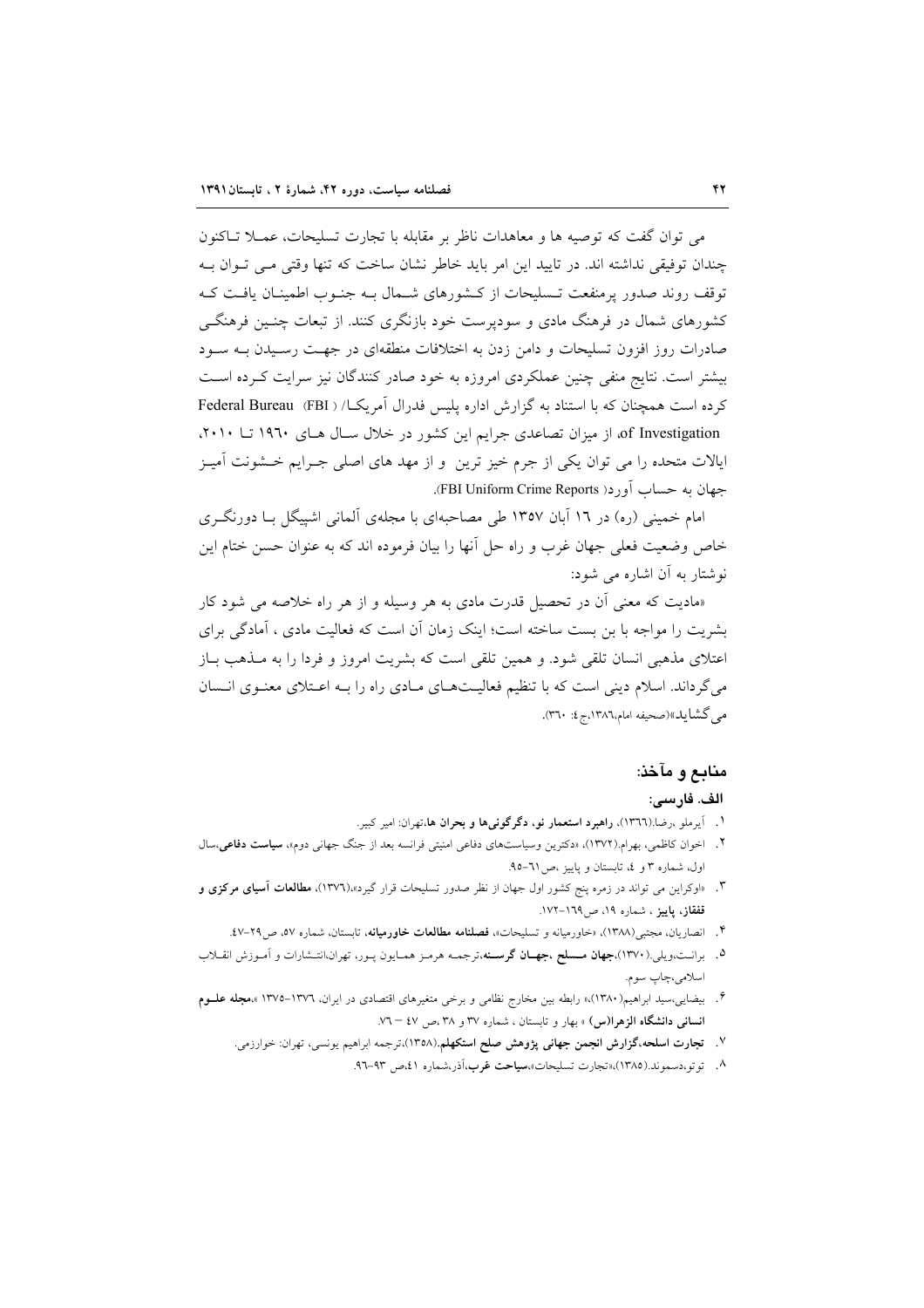- ۹. ثقفی،مراد.(۱۳۷۲)،اشمال —جنوب:برنامه ایی برای بقا یا دستاویزی بـرای کینــه تــوزی »، مجلــه فگــاه نــو، فــروردین ، ارديبهشت.
	- ۱۰. چاسودسفکی،مایکل.(۱۳۸۲)،« تسلیحات جدید نظم نوین جهانی »**،سیاحت غرب**،اسفند،شماره ۹، ص ۱۰۰−۱۰۵.
- .<br>۱۱ ـ خميني (ره) ،[امام ]روح الله. (١٣٨٦)، **صحيفه امام ،ج ٤**،(نرم افزار)،تهران:مؤسسه تنظيم و نشر آثار اما م خميني(ره)،مركز تحقيقات كامييوتري علوم اسلامي، نسخه ٣.
- ۱۲. راش ،م.رابرت. (۱۳۷۸).«انگیزه ها و روند نظامی گری در جهان سـوم»،**اطلاعات سیاسـی- اقتــصادی** ، مهـر ، شــماره ٣١،ص ١٩-١٤.
- ۱۳. ساجدی، محمد.(۱۳٦٥)،«مسابقه تسلیحاتی در جهان سـوم» ،**مجله اطلاعات سیاسی اقتــصادی** ، اَبــان ، شــماره ۲ (از  $.22 - 23.$
- ۱۴. سرفاتی،کلود.(۱۳۸۲)،« رابطه ی جهانی شدن سرمایه و نظامی گـری »،ترجمــه احمــد جواهریــان،**مجلــه چیـــــتا**،آبــان و آذر،شماره۲۰۲–۲۰۲،ص ۲۰۵–۲۱۰.
- ۱۵. سلیمی،صادق.(۱۳۸۲)،« قاچاق تسلیحات گرم به عنوان یک جنایت سازمان یافته فراملـی »،م**جله مدرس علــوم انـــسانی** ،زمستان ، شماره ۳۱ ص ۱۰۱-۱۲۲.
	- ۱۶. سمسون،آنتونی.(۱۳٦۲)، **بازار اسلحه**، ترجمه فضل الله نیک آیین،تهران: امیر کبیر،چاپ دوم.
- ۱۷. شجاع،جواد.(۱۳۸۸).« درآمدی بر کاربردهای نظامی فناوری نانو از نگاه حق بر زنـدگی در صـلح »،مجلــه حقــوق بــین المطلى،بهار وتابستان،شماره ٤٠،ص ٢٣١-٢٥٨.
- ۱۸. شر،روبرت.(۱۳۸٦)،« حمایت تمام عیار سیاست مداران اَمریکایی از شرکت های اسحله سازی »، **سیاحت غر**ب ، اَبان ، شماره ٥٢، ص١٧٧-٨٠
- ۱۹. شمال و جنوب ،برنامه ایی برای بقا گزارش کمیسیون مستقل بررسی مسائل رشد و توسعه جهان (١٣٦٤)، ترجمــه هرمز همايون يور،تهران: آگاه.
	- ۲۰. ففر،جان.(۱۳۸۳)،« جهانی سازی نظامی گری»، **سیاحت غرب** ،مهر ،شماره ۱۵، ص ۹۹–۱۰۸.
- ۲۱. لطفیان، سعیده.(١٣٧٤)، « صنایع نظامی در جهان سوم »،مجله دانشکده حقوق و علوم سیاسی(دانشگاه تهران) ، زمستان، شماره ٣٤،ص ١٠٩ -١٤٢.
- ۲۲. ماهون،سبی.راجا.(۱۳٦٦)،« روابط ابرقدرت ها و آثار آن بر کشورهای در حال توسعه»،**اطلاعات سیاسی-اقتصادی** ،اسفند ١٣٦٦، شماره ١٧، ص ٢٢-١٦.
- ۲۳. مک ک<sub>م</sub>،فلوید جی.(۱۳۸٦)،« ماشین جنگی ایالات متحده؛ گران قیمت و هراس برانگیز »، **سـیاحت غــرب** ،فــروردین ، شماره ٤٩، ص ٦٠-٦٣.
	- ۲۴. منتظر ظهور،محمود.(۱۳۵۹) ،ا**قتصاد خرد و کلان**، تهران ،انتشارات دانشگاه تهران ،چاپ ششم.
	- ۲۵. موثقی،احمد.(۱۳۸۸)،« جنگ و توسعه نیافتگی در جهان سوم »، **سیاست**،تابستان، شماره ۲۰،ص ۳۱۷–۳۳۸.
		- ۲۶. هارتونگ،ویلیام .دی.(۱۳۸٦)،«نظامی کردن فضا» ، **سیاحت غرب** ،خرداد،شماره۷*،من ۷*۱–۷۹.
- ۲۷. هادیان،حمید.(۱۳۸۷)،« ریشه های نظامی گری و نقش سیاسی ارتش در اَفریقا »، **مطالعات اَفریقا**،پاییز و زمستان ،شماره  $V1-0Y_0 \in \Lambda$ 
	- ۲۸. واین ،لسلی. (۱۳۸۲)،«جنون خرید تسلیحات نظامی»، **سیاحت غرب** ، فروردین ، شماره ٤٥ ،ص٦٩-٧٢.

#### ب. خارجي:

- $1.$  FBI Uniform Crime Reports United States Crime Rates 1960-2010, .source:(http://en.wikipedia.org/wiki/Crime in the United States).
- 2. Bacevich, Andrew. (2005), j., The New American Militarism, (Oxford: Oxford university press
- 3. http://www.Sipry.org.Yearbook/2009/0569.
- 4. jane Defense Weekly (2006), 6 Desember.